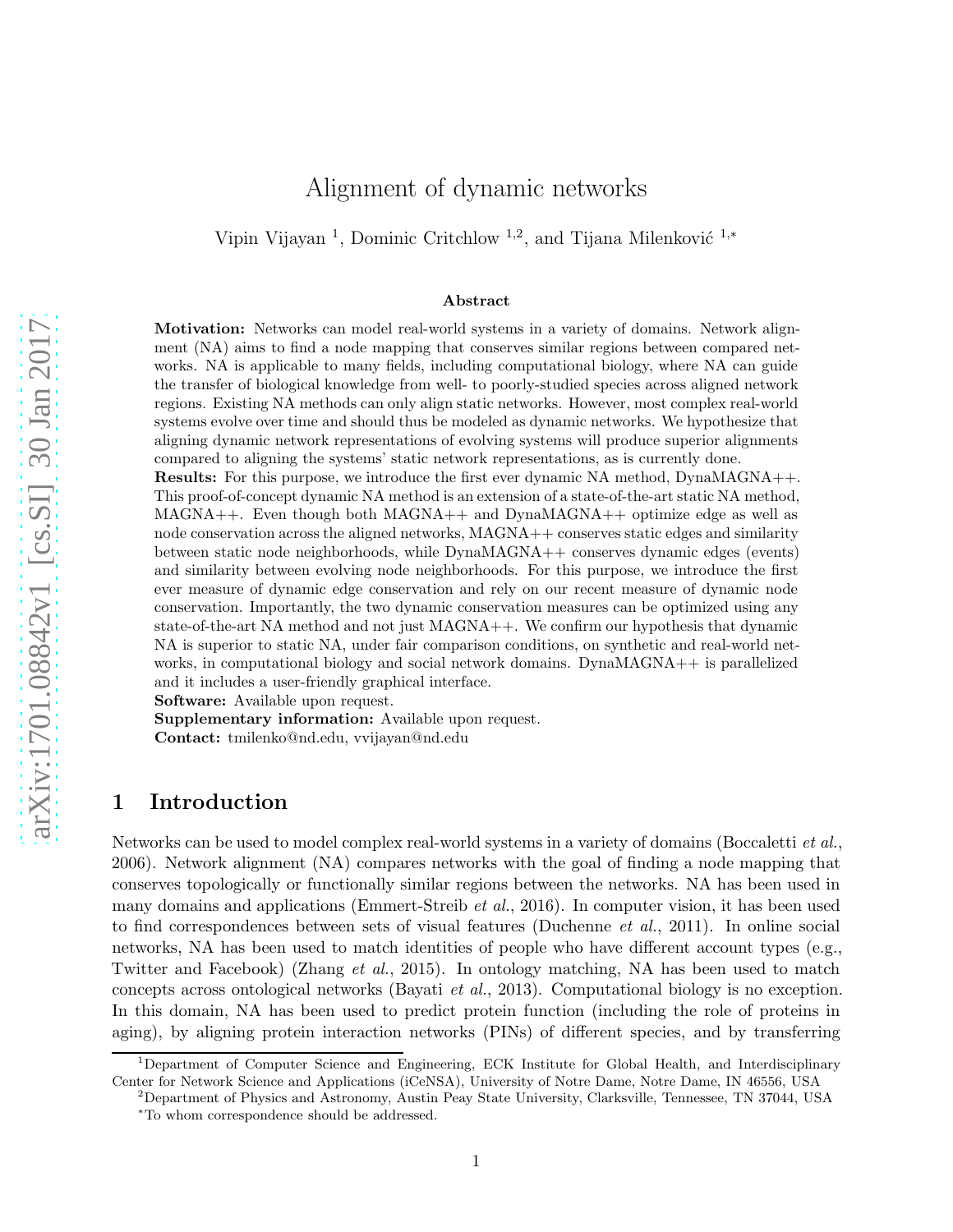functional knowledge from a well-studied species to a poorly-studied species between the species' conserved (aligned) PIN regions [\(Faisal](#page-18-4) et al., [2015a](#page-18-4)[,b](#page-18-5); [Elmsallati](#page-18-6) et al., [2016](#page-18-6); [Meng](#page-19-1) et al., [2016b](#page-19-1); Guzzi and Milenković, [2017\)](#page-18-7). Also, NA has been used to construct phylogenetic trees of species based [on similarities of their PINs or metabolic networks](#page-18-9) [\(Kuchaiev](#page-18-8) et al., [2010](#page-18-8); Kuchaiev and Pržulj, [2011](#page-18-9)).

NA methods can be categorized as local or global [\(Meng](#page-19-1) *et al.*, [2016b](#page-19-1); Guzzi and Milenković, [2017](#page-18-7)). Local NA typically finds highly conserved but consequently small regions among compared networks, and it results in a many-to-many node mapping. On the other hand, global NA typically finds a one-to-one node mapping between compared networks that results in large but consequently suboptimally conserved network regions. Clearly, each of local NA and global NA has its (dis)advantages [\(Meng](#page-19-1) *et al.*, [2016b](#page-19-1)[,a;](#page-18-10) Guzzi and Milenković, [2017](#page-18-7)). In this paper, we focus on global NA, but our ideas are applicable to local NA as well. Also, NA methods can be categorized as pairwise or multiple [\(Faisal](#page-18-5) *et al.*, [2015b](#page-18-5); Guzzi and Milenković, 2017; Vijayan and Milenković, [2016](#page-19-2)). Pairwise NA aligns two networks while multiple NA can align more than two networks at once. While multiple NA can capture conserved network regions between more networks than pairwise NA, which may lead to deeper biological insights compared to pairwise NA, multiple NA is computationally much harder than pairwise NA since the complexity of the NA problem typically increases exponentially with the number of networks. This is why in this paper we focus on pairwise NA, but our ideas can be extended to multiple NA as well. Henceforth, we refer to global and pairwise NA simply as NA.

Existing NA methods can only align static networks. This is because in many domains and applications, static network representations are often used to model complex real-world systems, independent of whether the systems are static or dynamic. However, most real-world systems are dynamic, as they evolve over time. Static networks cannot fully capture the temporal aspect of evolving systems. Instead, such systems can be better modeled as dynamic networks [\(Holme](#page-18-11), [2015](#page-18-11)). For example, a complex system such as a social network evolves over time as friendships are made and lost. Static networks cannot model the changes in interactions between nodes over time, while dynamic networks can capture the times during which the friendships begin and end. Other examples of systems that can be more accurately represented as dynamic networks include communication systems, human or animal proximity interactions, ecological systems, and many systems in biology that evolve over time, including brain or cellular functioning. In particular, regarding the latter, while cellular functioning is dynamic, current computational methods (including all existing NA methods) for analyzing systems-level molecular networks, such as PINs, deal with the networks' static representations. This is in part due to unavailability of experimental dynamic molecular network data, owing to limitations of biotechnologies for data collection. Yet, as more dynamic molecular (and other real-world) network data are becoming available, there is a growing nee[d for computational methods that are capable of analyzing dynamic networks \(](#page-19-3)Przytycka and Kim, [2010;](#page-19-3) [Przytycka](#page-19-4) et al., [2010](#page-19-4)), including methods that can align such networks.

The question is: how to align dynamic networks, when the existing NA methods can only deal with static networks? To allow for this, we generalize the notion of static NA to its dynamic counterpart. Namely, we define dynamic NA as a process of comparing dynamic networks and finding similar regions between such networks, while exploiting the temporal information explicitly (unlike static NA, which ignores this information). We hypothesize that aligning dynamic network representations of evolving real-world systems will produce superior alignments compared to aligning the systems' static network representations, as is currently done. To test this hypothesis, we introduce the first ever method for dynamic NA.

Our proposed dynamic NA method, DynaMAGNA++, is a proof-of-concept extension of a state-of-the-art static NA method,  $MAGNA++$  [\(Vijayan](#page-19-5) et al., [2015](#page-19-5)). Saraph and Milenković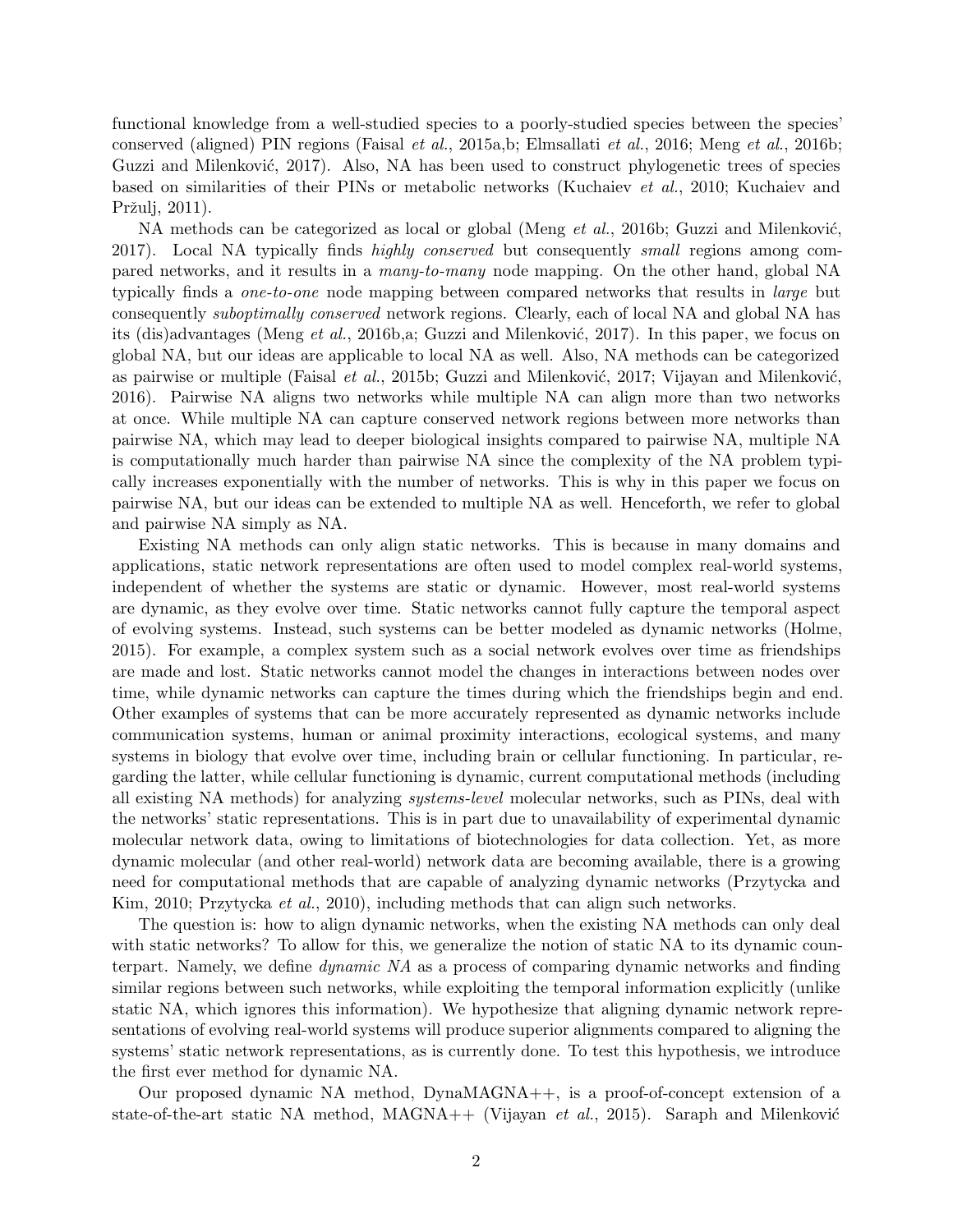$(2014)$  $(2014)$  and [Vijayan](#page-19-5) *et al.*  $(2015)$  $(2015)$  compared MAGNA++ to state-of-the-art static NA methods at the time, namely IsoRank [\(Singh](#page-19-7) *et al.*, [2007\)](#page-19-7), MI-GRAAL (Kuchaiev and Pržulj, [2011](#page-18-9)), and GHOST [\(Patro and Kingsford](#page-19-8), [2012\)](#page-19-8). More recently, [Meng](#page-19-1) *et al.* [\(2016b\)](#page-19-1) compared MAGNA++ to a[dditional newer static NA methods: NETAL](#page-18-12) [\(Neyshabur](#page-19-9) et al., [2013\)](#page-19-9), GEDEVO (Ibragimov et al., [2013\)](#page-18-12), WAVE (Sun [et al.](#page-19-10), [2015](#page-19-10)), and L-GRAAL (Malod-Dognin and Pržulj, [2015\)](#page-18-13). The comparisons were made on synthetic as well as real-world PINs, in terms of both topological and functional alignment quality.  $MAGNA++$  was found to be superior to six of the seven existing methods and comparable to the remaining method. This is exactly why we have chosen to extend MAGNA++ rather than some other static NA method to its dynamic counterpart. However, as any future static NA methods are developed [\(Hayes and Mamano](#page-18-14), [2016\)](#page-18-14) that are potentially superior to MAGNA++, our ideas on dynamic NA will be applicable to such methods too. Section [2](#page-2-0) describes the method, and Section [3](#page-9-0) confirms our hypothesis that dynamic NA is superior to static NA, under fair comparison conditions, on both synthetic and real-world networks, and on data from both computational biology and social network domains.

### <span id="page-2-0"></span>2 Methods

We first summarize MAGNA++, and then we describe our proposed dynamic NA method, Dyna-MAGNA++, as an extension of MAGNA++.

#### <span id="page-2-1"></span>2.1 MAGNA++

**Static networks and static NA.** A static network  $G(V, E)$  consists of a node set V and an edge set E. An edge  $(u, v) \in E$  is an interaction between nodes u and v. There can only be a single edge between the same pair of nodes. Given two static networks  $G_1(V_1, E_1)$  and  $G_2(V_2, E_2)$ , assuming without loss of generality that  $|V_1| \leq |V_2|$ , a static NA between  $G_1$  and  $G_2$  is a one-to-one node mapping  $f: V_1 \to V_2$ , which produces the set of aligned node pairs  $\{(v, f(v)) \mid v \in V_1\}$  (Figure  $1(a)$  $1(a)$ ).

Static edge conservation. Given an NA between two static networks, an edge in one network is conserved if it maps to an edge in the other network, and an edge in one network is non-conserved if it maps to a non-adjacent node pair (i.e., a non-edge) in the other network (Figure  $1(a)$ ). A good static NA is a node mapping that conserves similar network regions. That is, a good static NA should have a large number of conserved edges and a small number of non-conserved edges. In this context, we measure the quality of a static NA using the popular symmetric substructure score  $(S^3)$ edge conservation measure (Saraph and Milenković, [2014](#page-19-6)).

S<sup>3</sup> is defined as follows. Formally, the number of conserved edges is

$$
N_c = \sum_{(u,v)\in V_1\otimes V_1} \mathbb{1}\left[ (u,v)\in E_1 \wedge (f(u),f(v))\in E_2 \right],
$$

and the number of non-conserved edges is

$$
N_n = \sum_{(u,v)\in V_1 \otimes V_1} \mathbb{1}[(u,v) \in E_1 \land (f(u), f(v)) \notin E_2) \lor
$$
  

$$
((u,v) \notin E_1 \land (f(u), f(v)) \in E_2)]
$$
  

$$
= |E_1| + |E'_2| - 2N_c,
$$

where  $G'_{2}(V'_{2}, E'_{2})$  is the subgraph of  $G_{2}$  induced by  $V'_{2} = \{f(u) | u \in V_{1}\}, \mathbb{1}[p] = 1$  if p is true and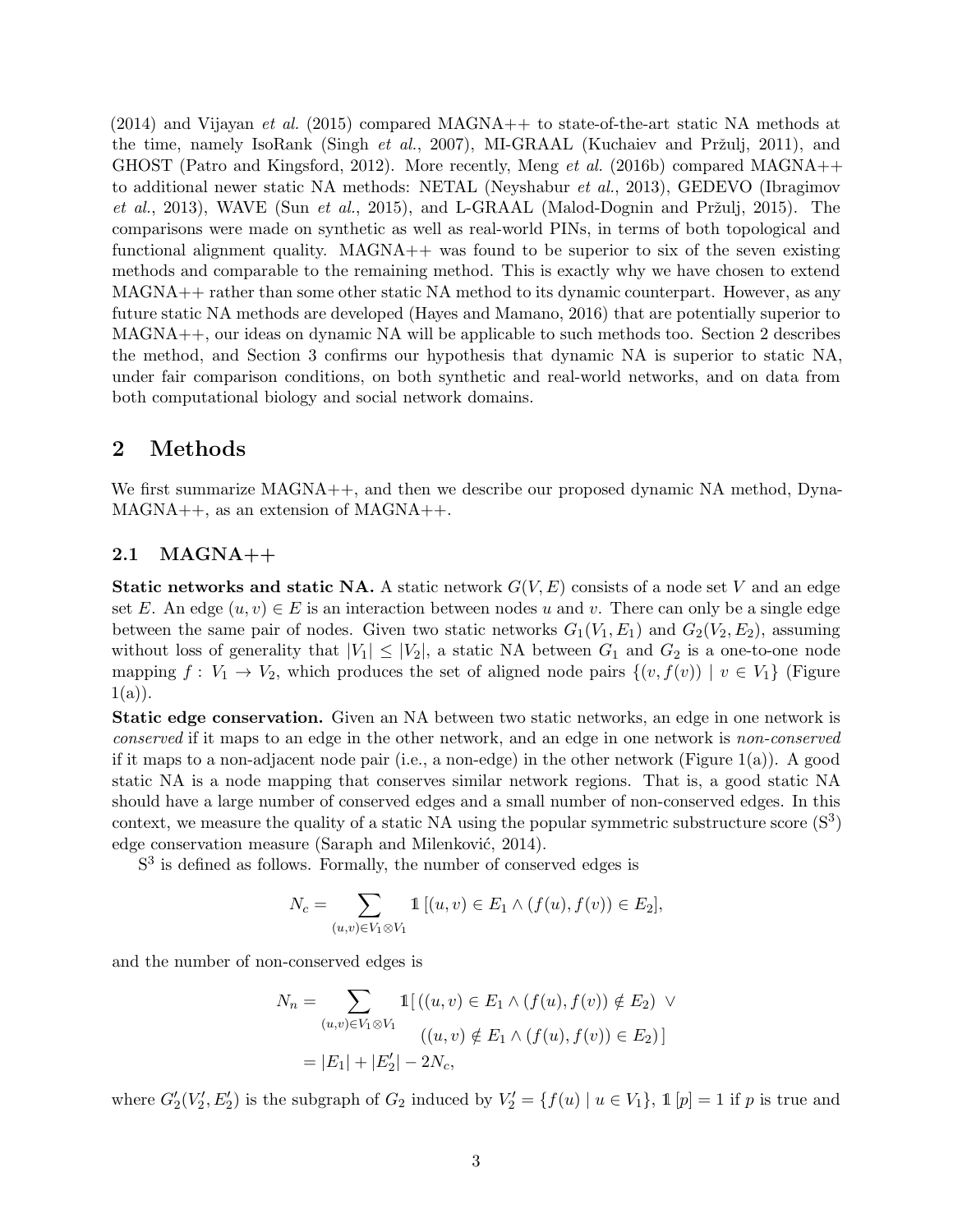$1[p] = 0$  if p is false, and  $U \otimes V$  is the Cartesian product of sets U and V. Then,

$$
S^3 = \frac{N_c}{N_c + N_n}.
$$

Our implementation of  $S^3$  that can compute this measure in  $O(|E_1| + |E_2|)$  time complexity is described in the Supplement.

Static node conservation. A good static NA should also conserve the similarity between aligned node pairs, i.e., node conservation. Node conservation accounts for similarities between all pairs of nodes across the two networks. Node similarity can be defined in a way that depends on one's goal or domain knowledge. In this work, we use a node similarity measure that is based on graphlets, as follows.

Graphlets (in the static setting) are small, connected, induced subgraphs of a larger static network (Milenković and Pržulj, [2008](#page-19-11)). Graphlets can be used to describe the extended network

<span id="page-3-0"></span>

Figure 1: (a) Two static networks  $G_1(V_1, E_1)$  and  $G_2(V_2, E_2)$  (where edges between nodes in the same network are denoted by solid lines), and a static NA between them (in this case,  $u_i$ maps to  $v_i$  for  $i = 1, \ldots, 4$ , as shown by the dotted arrows). An edge is conserved if it maps to another edge (e.g., edge  $(u_1, u_2)$ ) maps to edge  $(v_1, v_2)$ ). An edge is non-conserved if it maps to a non-adjacent (disconnected) node pair (e.g., edge  $(u_1, u_4)$  maps to a disconnected node pair  $(v_1, v_4)$ ). All conserved edges are shown in green, and all non-conserved edges are shown in red. (b) Two dynamic networks  $H_1(V_1, T_1)$  and  $H_2(V_2, T_2)$ . If two nodes interact at least once during the network's lifetime (i.e., if there is at least one event between the nodes), there is a solid line between the nodes. A given solid line can capture multiple events. Each event is represented as  $(t_s, t_e)$ , where  $t_s$  is its start time, and  $t_e$  is its end time. For example, the event between  $u_3$  and  $u_4$  is active from start time 8 to end time 10. A dynamic NA is a node mapping between the two networks (in this case,  $u_i$  maps to  $v_i$  for  $i = 1, ..., 4$ , as shown by the dotted arrows).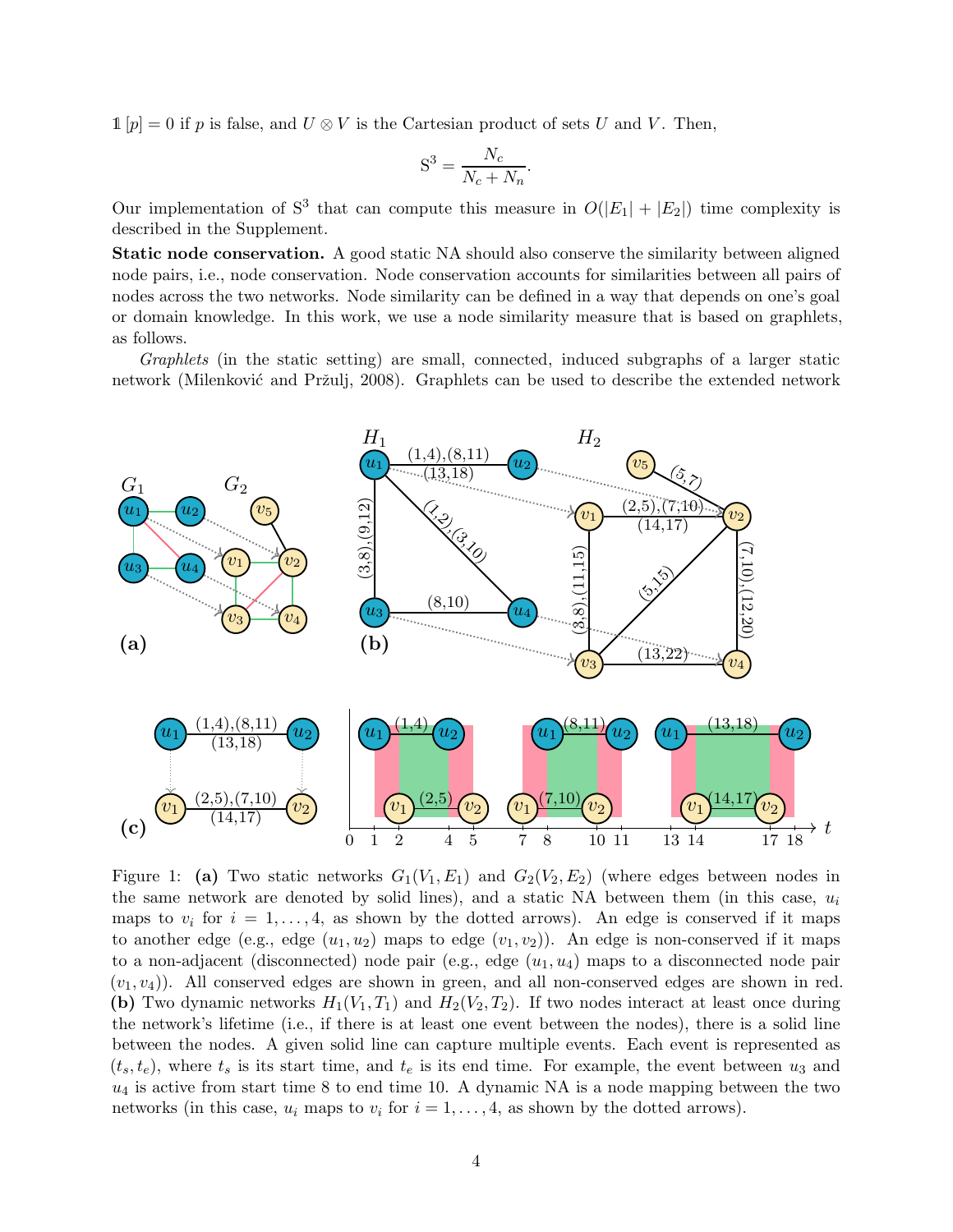Figure 1: (c) Illustration of the conserved event time (CET) and non-conserved event time (NCET) of the mapping of node pair  $(u_1, u_2)$  to node pair  $(v_1, v_2)$ . On the left are node pair  $(u_1, u_2)$  from dynamic network  $H_1(V_1, T_1)$  and node pair  $(v_1, v_2)$  from dynamic network  $H_2(V_2, T_2)$ , where  $(u_1, u_2)$ maps to  $(v_1, v_2)$ . For each of the two node pairs  $(u_1, u_2)$  and  $(v_1, v_2)$ , the event times of the given node pair are visualized by the plot on the right, where the given solid line in the plot indicates the start time to the end time of the given event (i.e., the period of time during which the given node pair is active). Given the above, the CET between  $(u_1, u_2)$  and  $(v_1, v_2)$  is the amount of time during which both  $(u_1, u_2)$  and  $(v_1, v_2)$  are active at the same time (the green area). Similarly, the NCET between  $(u_1, u_2)$  and  $(v_1, v_2)$  is the amount of time during which exactly one of  $(u_1, u_2)$  or  $(v_1, v_2)$  is active (the red area). We calculate the CET between these two illustrated node pairs as follows. Since the events  $(u_1, u_2, 1, 4)$  and  $(v_1, v_2, 2, 5)$  are both active from time 2 to time 4 for a duration of  $4-2=2$ , the events  $(u_1, u_2, 8, 11)$  and  $(v_1, v_2, 7, 10)$  are both active from time 8 to time 10 for a duration of  $10 - 8 = 2$ , and the events  $(u_1, u_2, 13, 18)$  and  $(v_1, v_2, 14, 17)$  are both active from time 14 to time 17 for a duration of  $17 - 14 = 3$ , the total CET between  $(u_1, u_2)$  and  $(v_1, v_2)$ is  $2 + 2 + 3 = 7$ . We calculate the NCET between these two illustrated node pairs as follows. We know that  $(u_1, u_2)$  is active during time periods 1 to 4, 8 to 11, and 13 to 18, totaling a duration of  $(4-1) + (11-8) + (18-13) = 11$ , and that  $(v_1, v_2)$  is active during time periods 2 to 5, 7 to 10, and 14 to 17, totaling a duration of  $(5 - 2) + (10 - 7) + (17 - 14) = 9$ . Since NCET is the amount of time during which  $(u_1, u_2)$  is active, or  $(v_1, v_2)$  is active, but not both, we need to add up the time during which either node pair is active, and subtract the time during which both node pairs are active (making sure to subtract twice to avoid double counting, because of the "but not both" constraint). Since the time during which both node pairs are active is the CET, the NCET between  $(u_1, u_2)$  and  $(v_1, v_2)$  is  $11 + 9 - 2 \times 7 = 6$ .

neighborhood of a node in a static network via the node's graphlet degree vector (GDV). The GDV generalizes the degree of the node, which counts how many edges are incident to the node, i.e., how many times the node touches an edge (where an edge is the only graphlet on two nodes), into the vector of graphlet degrees (i.e., GDV), which counts how many times the node touches each of the graphlets on up to  $n$  nodes, accounting in the process for different topologically unique node symmetry groups (automorphism orbits) that might exist within the given graphlet. In this work, we use all graphlets with up to four nodes, which contain 15 automorphism orbits, when calculating the GDV of a node, per recommendations of the existing studies [\(Hulovatyy](#page-18-15) *et al.*, [2015](#page-18-15), [2014\)](#page-18-16). Hence, the GDV of a node has 15 dimensions containing counts for the 15 orbits.

Given GDVs of all nodes in two static networks  $G_1(V_1, E_1)$  and  $G_2(V_2, E_2)$ , where  $x_u$  is the GDV of node u, we calculate similarity  $s(u, v)$  between nodes  $u \in V_1$  and  $v \in V_2$  by relying on an existing GDV-based measure of node similarity that was used by [Hulovatyy](#page-18-15) et al. [\(2015\)](#page-18-15). The measure works as follows. First, to extract GDV dimensions that contain the most relevant information about the extended network neighborhood of the given node, the measure first reduces dimensionality of each GDV via principal component analysis (PCA). PCA is performed on the vector set  $\{x_w \mid w \in V_1 \cup V_2\}$ , where as few as needed to account for at least 99% of variance in the vector set of the first k PCA components are kept. Let us denote by  $y_u$  the dimensionality-reduced vector of  $x_u$  that contains the k PCA components. Second, we define node similarity  $s(u, v)$  as the cosine similarity between  $y_u$  and  $y_v$ . Third, given a static NA f, we define our node conservation measure as  $\sum_{u\in V_1}$  $s(u,f(u))$  $|V_1|$ .

Objective function and optimization process (also known as search strategy).  $MAGNA++$ is a search-based algorithm that finds a static NA by directly maximizing both edge and node con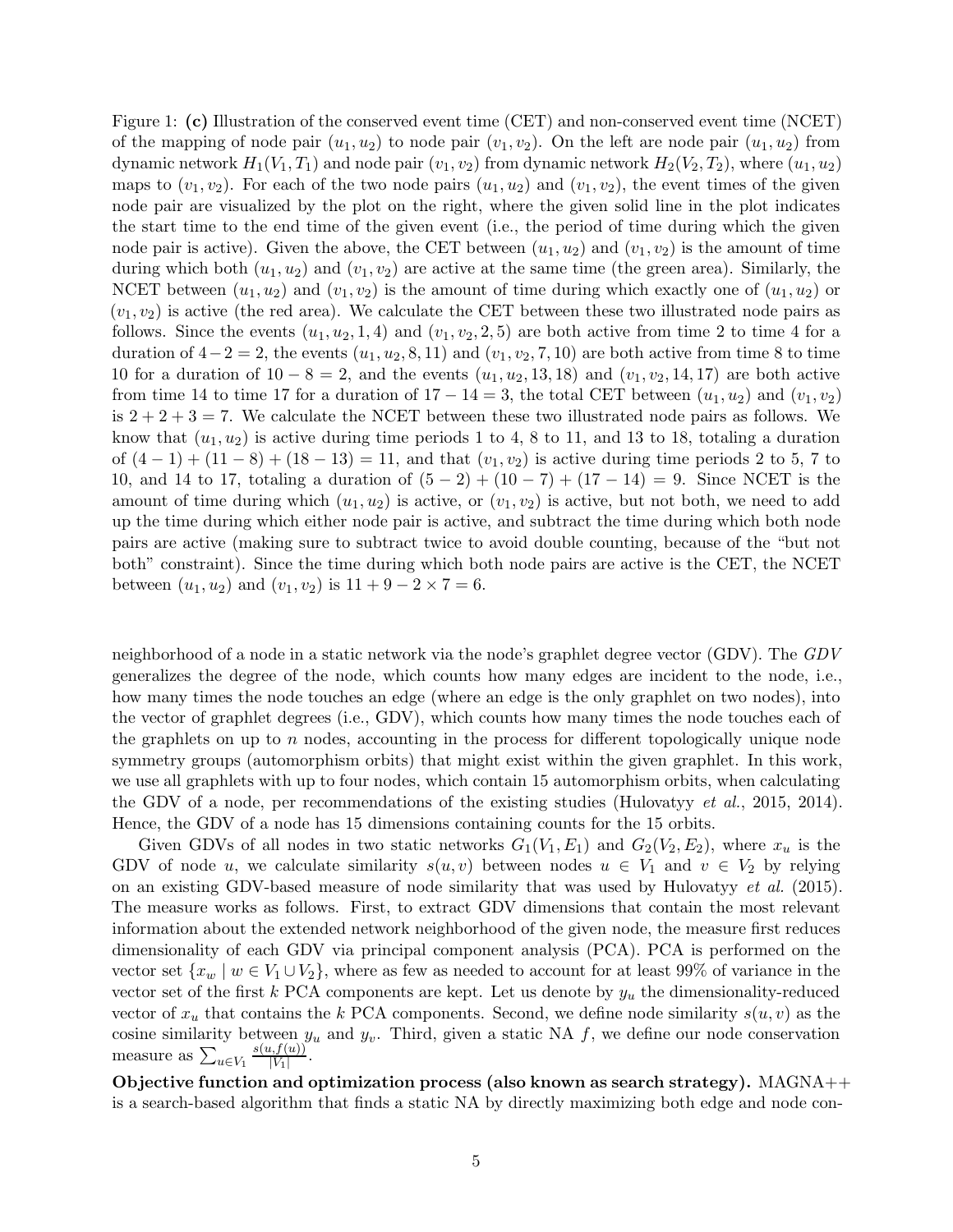servation. Namely, MAGNA++ maximizes the objective function  $\alpha S_E + (1-\alpha)S_N$ , where  $S_E$  is the  $S<sup>3</sup>$  measure of static edge conservation described above,  $S<sub>N</sub>$  is the graphlet-based measure of static node conservation described above, and  $\alpha$  is a parameter between 0 and 1 that controls for the two measures. In several studies, it was shown that  $\alpha$  of 0.5 yields the best results [\(Vijayan](#page-19-5) *et al.*, [2015](#page-19-5); [Meng](#page-19-1) et al., [2016b\)](#page-19-1), which is the  $\alpha$  value we use in this study, unless otherwise noted. Given an initial population of random static NAs, MAGNA++ evolves the population of alignments over a number of generations while aiming to maximize its objective function.  $MAGNA++$  then returns the alignment from the final generation that has the highest value of the objective function.

#### <span id="page-5-0"></span>2.2 DynaMAGNA++

**Dynamic networks.** A *dynamic network*  $H(V,T)$  consists of a node set V and an event set T, where an event is a temporal edge (Figure [1\(](#page-3-0)b)). An event is represented as a 4-tuple  $(u, v, t_s, t_e)$ , where nodes u and v interact from time  $t_s$  to time  $t_e$ . An event  $(u, v, t_s, t_e) \in T$  is active at time t if  $t_s \le t \le t_e$ . The duration of an event is the time during which an event is active, i.e.,  $t_e - t_s$ . There can be multiple events between the same two nodes in the dynamic network, but no two events between the same two nodes may be active at the same time. In fact, if there are two events between the same two nodes that are active at the same time, then they must be combined into a single event.

Above is the representation of a dynamic network that our study relies on. Sometimes, dynamic data is provided in a different dynamic network representation, most often as a discrete temporal sequence of static network snapshots  $G_1(V_1, E_1), \ldots, G_k(V_k, E_k)$ . We can easily convert the static snapshot-based representation of a dynamic network into our event duration-based representation (i.e., into  $H(V, T)$  as defined above). We do this as follows: if there is an edge connecting two nodes in the  $t<sup>th</sup>$  snapshot of the snapshot-based representation, then there is an event between the two nodes that is active from time t to time  $t + 1$  in the event duration-based representation. In other words, we combine the node sets of the snapshots into a single node set  $V = V_1 \cup \ldots \cup V_k$ . Then, for each snapshot  $G_t$ ,  $t = 1, \ldots, k$ , we convert each edge  $(u, v) \in E_t$  into an event between nodes  $u \in V$  and  $v \in V$  in the dynamic network  $H(V,T)$  with start time t and end time  $t + 1$ , i.e., the event  $(u, v, t, t + 1)$ . This allows us to use the snapshot-based representation of a dynamic network in our study.

**Dynamic NA.** Given two dynamic networks  $H_1(V_1, T_1)$  and  $H_2(V_2, T_2)$ , assuming without loss of generality that  $|V_1| \leq |V_2|$ , a *dynamic NA* between  $H_1$  and  $H_2$  is a one-to-one node mapping  $f: V_1 \to V_2$ , which produces the set of aligned node pairs  $\{(v, f(v)) \mid v \in V_1\}$  (Figure [1\(](#page-3-0)b)). Note the similarity between the definitions of static NA and dynamic NA (although the process of finding the actual alignments is different). This makes static NA and dynamic NA fairly comparable.

**Dynamic edge (event) conservation.** First, given node pair  $(u_1, u_2)$  in  $H_1$  that maps to node pair  $(v_1, v_2)$  in  $H_2$  (Figure [1\(](#page-3-0)c)), we extend the notion of a conserved or non-conserved edge from static NA to dynamic NA by accounting for the amount of time that the mapping of  $(u_1, u_2)$  to  $(v_1, v_2)$  is conserved or non-conserved (defined below). That is, we extend the notion of a conserved or non-conserved static edge to the amount of a conserved or non-conserved dynamic edge (event), as follows.

Intuitively, we define the amount of a conserved event as follows. Similar to how an edge  $(u'_1, u'_2)$ in static network  $G_1(V_1, E_1)$  is conserved if it maps to an edge  $(v'_1, v'_2)$  in static network  $G_2(V_2, E_2)$ (and vice versa), the mapping of  $(u_1, u_2)$  to  $(v_1, v_2)$  is *conserved* at time t if both  $(u_1, u_2)$  and  $(v_1, v_2)$ are active at time  $t$ . We refer to the entire amount of time during which this mapping is conserved as the *conserved event time (CET)* between  $(u_1, u_2)$  and  $(v_1, v_2)$ . In other words, it is the amount of time during which both  $(u_1, u_2)$  and  $(v_1, v_2)$  are active at the same time. Formally, let  $T_{u_1u_2}$  be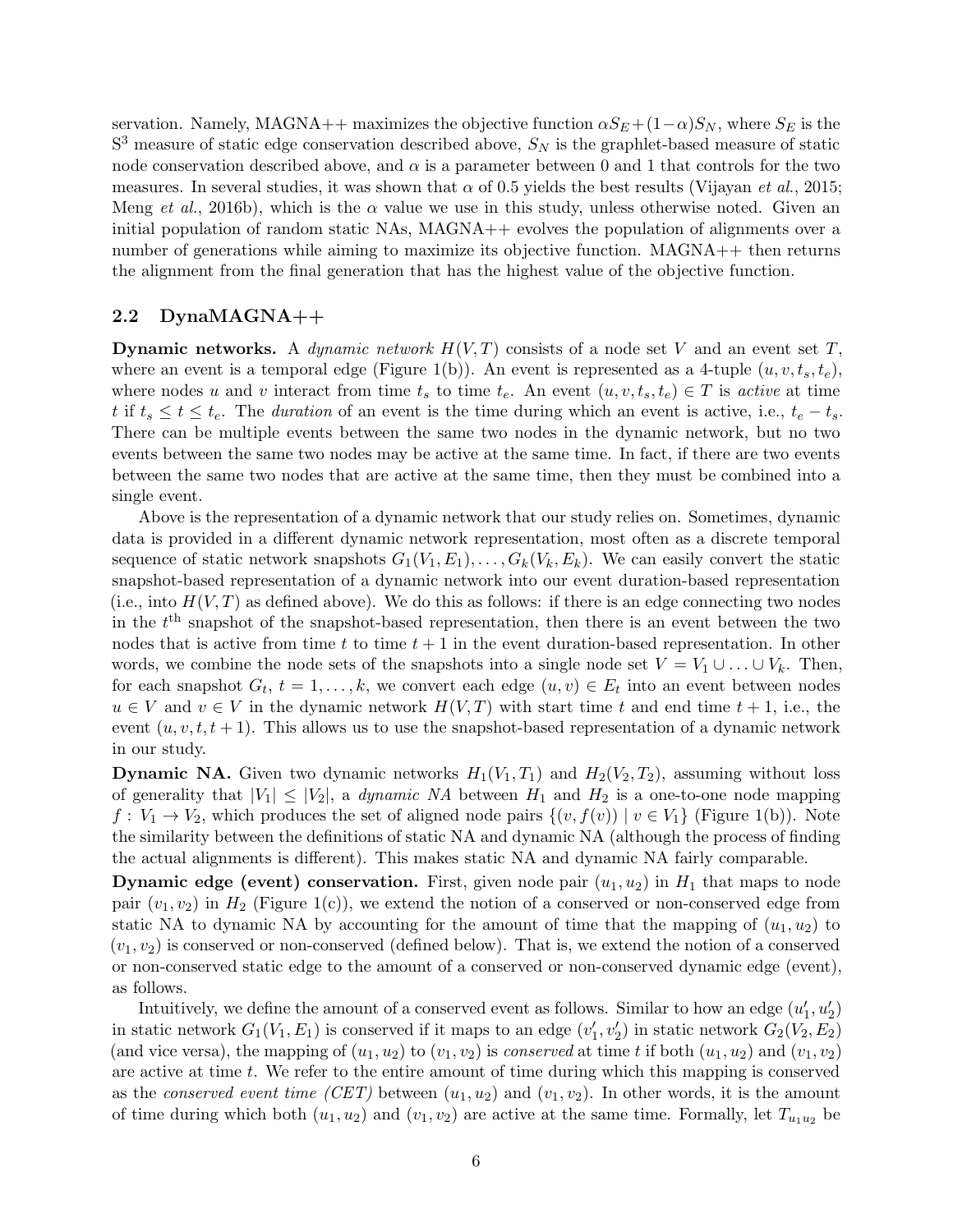the set of events between  $u_1$  and  $u_2$ . Similarly, let  $T_{v_1v_2}$  be the set of events between  $v_1$  and  $v_2$ . Given this, the CET between  $(u_1, u_2)$  and  $(v_1, v_2)$  is

$$
CET((u_1, u_2), (v_1, v_2)) = \sum_{e \in T_{u_1u_2}} \sum_{e' \in T_{v_1v_2}} ct(e, e'),
$$

where the conserved time  $ct(e, e') = \max(0, \min(t_e, t'_e) - \max(t_s, t'_s))$  is the amount of time during which events  $e = (u_1, u_2, t_s, t_e)$  and  $e' = (v_1, v_2, t'_s, t'_e)$  are active at the same time, i.e.,  $ct(e, e')$  is the length of the overlap of the intervals  $[t_s, t_e]$  and  $[t'_s, t'_e]$ .

Intuitively, we define the amount of a non-conserved event as follows. Similar to how an edge  $(u'_1, u'_2)$  in  $G_1$  is non-conserved if it maps to a disconnected node pair  $(v'_1, v'_2)$  in  $G_2$  (or vice versa), the mapping of  $(u_1, u_2)$  to  $(v_1, v_2)$  is non-conserved at time t if exactly one of  $(u_1, u_2)$  or  $(v_1, v_2)$  is active at time  $t$ . We refer to the entire amount of time during which this mapping is non-conserved as the non-conserved event time (NCET) between  $(u_1, u_2)$  and  $(v_1, v_2)$ . In other words, it is the amount of time during which  $(u_1, u_2)$  is active, or  $(v_1, v_2)$  is active, but not both are active at the same time. Formally, the NCET between  $(u_1, u_2)$  and  $(v_1, v_2)$  is

$$
NCET((u_1, u_2), (v_1, v_2)) = \sum_{e \in T_{u_1 u_2}} d(e) + \sum_{e' \in T_{v_1 v_2}} d(e') - 2 \sum_{e \in T_{u_1 u_2}} \sum_{e' \in T_{v_1 v_2}} ct(e, e'),
$$

where  $d(e)$  is the duration of event e, i.e., the amount of time during which e is active. We make sure to subtract twice the amount of time during which  $(u_1, u_2)$  and  $(v_1, v_2)$  are both active due to the above "but not both are active at the same time" constraint.

Second, given the above definitions of CET and NCET between two node pairs  $(u_1, u_2)$  and  $(v_1, v_2)$ , we extend the S<sup>3</sup> measure of static node conservation to a new dynamic S<sup>3</sup> (DS<sup>3</sup>) measure of dynamic edge (event) conservation, which we propose as a contribution of this study. To define DS<sup>3</sup>, we need to introduce the notion of CET between all node pairs across the entire alignment (rather than between just two aligned node pairs), henceforth simply referred to as *alignment CET*, which is the sum of CET between all node pair mappings between  $H_1$  and  $H_2$ . Analogously, we need to define the notion of *alignment NCET*, which is the sum of NCET between all node pair mappings between  $H_1$  and  $H_2$ . Alignment CET measures the amount of event conservation of the entire alignment and alignment NCET measures the amount of event non-conservation of the entire alignment. A good dynamic NA is a node mapping that conserves similar evolving network regions. That is, a good dynamic NA should have high alignment CET and low alignment NCET, which is what  $DS<sup>3</sup>$  aims to capture. Formally, alignment CET is

$$
T_c = \sum_{(u,v)\in V_1\otimes V_1} \text{CET}((u,v), (f(u), f(v)))
$$

and alignment NCET is

$$
T_n = \sum_{(u,v)\in V_1\otimes V_1} \text{NCEPT}((u,v), (f(u), f(v))).
$$

Then,

$$
DS^3 = \frac{T_c}{T_c + T_n}.
$$

Our implementation of DS<sup>3</sup> that can compute this measure in  $O(|T_1| + |T_2|)$  time complexity is described in the Supplement.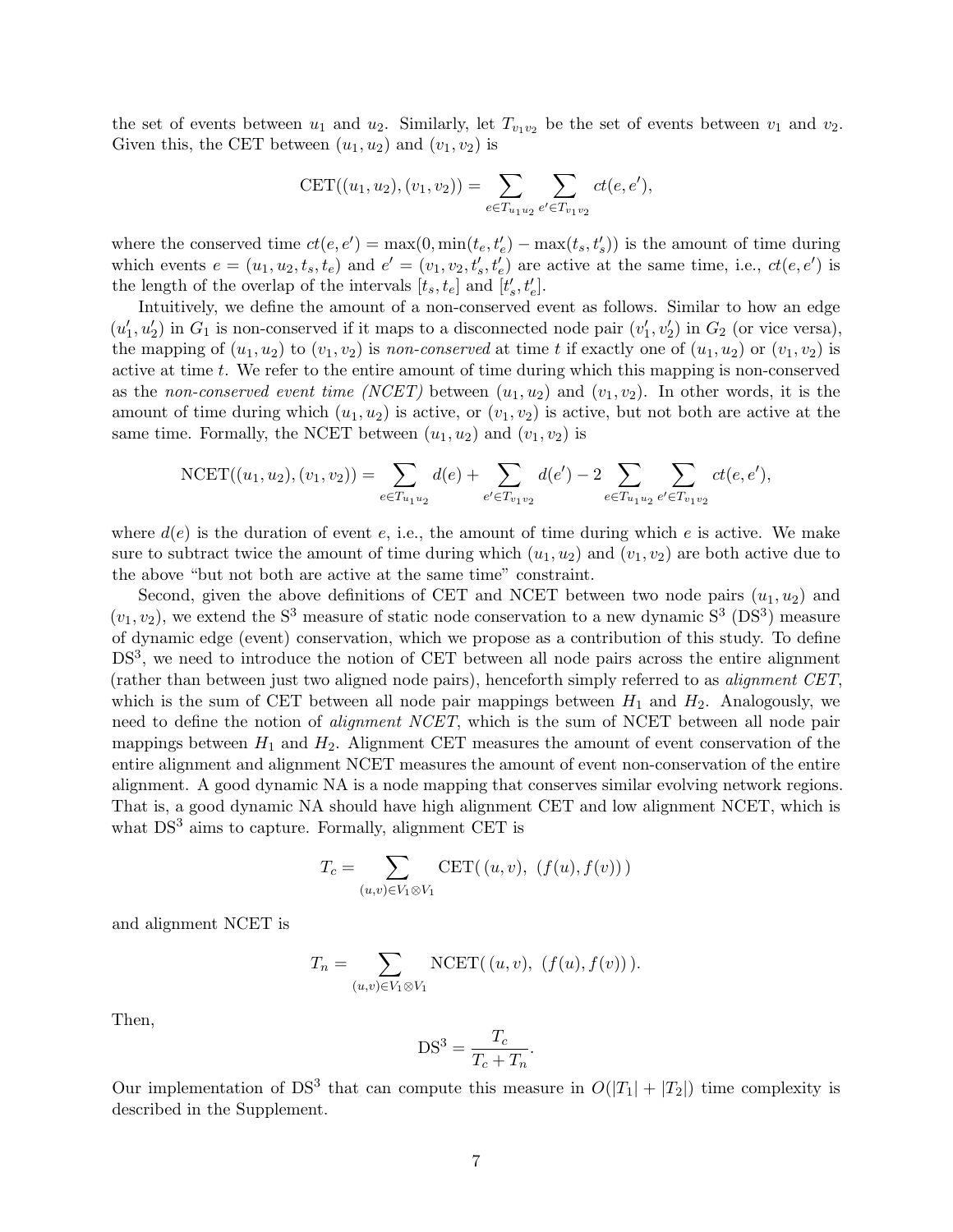We note that there are many real-world networks that contain events with durations that are significantly less than the entire time window of the network, called "bursty" events. Examples of networks containing bursty events are e-mail communication networks, economic networks that model transactions, and brain networks constructed from oxygen level correlations as measured by fMRI scanning, each of whose events last much less than a second while the networks' time windows span minutes to hours [\(Holme](#page-18-11), [2015\)](#page-18-11). Since bursty events are so short, small perturbations in the event times can greatly affect the resulting dynamic edge (event) conservation value. Thus, in order to allow our DS<sup>3</sup> measure to be more robust to perturbations in the event times, one may simply extend the duration of each event in the network by some time  $\Delta t$ . Extending the duration of each event by  $\Delta t$  will account for perturbations in event times of up to  $\frac{\Delta t}{2}$  due to the following. Given two events  $(u_1, u_2, t, t)$  and  $(v_1, v_2, t', t')$  with durations of 0, where  $t^{\overline{\ell}} = t + \frac{\Delta t}{2}$ , the conserved time  $ct(\cdot, \cdot)$  between the two events is 0. Thus, if we want to consider the two events as conserved, we can increase the durations of both events by  $\Delta t$  to create the modified events  $(u_1, u_2, t, t + \Delta t)$  and  $(v_1, v_2, t', t' + \Delta t)$ , which results in a conserved time of  $\frac{\Delta t}{2}$  for the two modified events. While we do not use this technique in our work since we do not use networks with bursty events, others might in the future, and if so, this needs to be considered when performing dynamic NA.

Dynamic node conservation. Just as for static NA, a good dynamic NA method should also conserve the similarity between aligned node pairs, i.e., node conservation. To take advantage of the temporal information encoded in dynamic networks that are being aligned and also to make dynamic NA as fairly comparable as possible to static NA, in this work, we rely on a measure of node similarity based on dynamic graphlets, as follows.

Dynamic graphlets are an extension of static graphlets (Section [2.1\)](#page-2-1) from the static setting to the dynamic setting by accounting for temporal information in the dynamic network. While static graphlets can be used to capture the static extended network neighborhood of a node, dynamic graphlets can be used to capture how the extended neighborhood of a node changes over time. To describe dynamic graphlets formally, we first present the notion of a  $\Delta t$ -time-respecting path and a  $\Delta t$ -connected network. A  $\Delta t$ -time-respecting path is a sequence of events that connect two nodes such that for any two consecutive events in the sequence, the end time of the earlier event and the start time of the later event are within  $\Delta t$  time of each other (i.e., are  $\Delta t$ -adjacent). A dynamic network is  $\Delta t$ -connected if for each pair of nodes in the network, there is a  $\Delta t$ -time-respecting path between the two nodes. Then, just as a static graphlet is an equivalence class of isomorphic connected subgraphs (Section [2.1\)](#page-2-1), a *dynamic graphlet* is an equivalence class of isomorphic  $\Delta t$ connected dynamic subgraphs, where two graphlets are equivalent if they both have the same *relative* temporal order of events. We use  $\Delta t = 1$  in this work, per recommendations by Hulovatyy et al. [\(2015](#page-18-15)). Just as the GDV of a node in a static network is a topological descriptor for the extended neighborhood the node, there exists the *dynamic GDV (DGDV)* of a node in a dynamic network, which describes how the extended neighborhood of a node changes over time. Specifically, just as the GDV of a node counts how many times the node touches each static graphlet at each of its automorphism orbits, the DGDV of a node counts how many times the node touches each dynamic graphlet at each of its orbits. Dynamic graphlets have a similar notion of orbits as static graphlets do, which now depend on both topological and temporal positions of a node within the dynamic graphlet. To make things comparable as fairly as possible to static NA, and per recommendations by [Hulovatyy](#page-18-15) et al. [\(2015\)](#page-18-15), in this work, we use dynamic graphlets with up to four nodes and six events, which contain 3,727 automorphism orbits, when calculating the DGDV of a node. Hence, the DGDV of a node has 3,727 dimensions containing counts for the 3,727 orbits.

Given the DGDVs of all nodes in two dynamic networks  $H_1(V_1, T_1)$  and  $H_2(V_2, T_2)$ , we calculate similarity  $s(u, v)$  between nodes  $u \in V_1$  and  $v \in V_2$ , in the same way as in Section [2.1](#page-2-1) (by relying on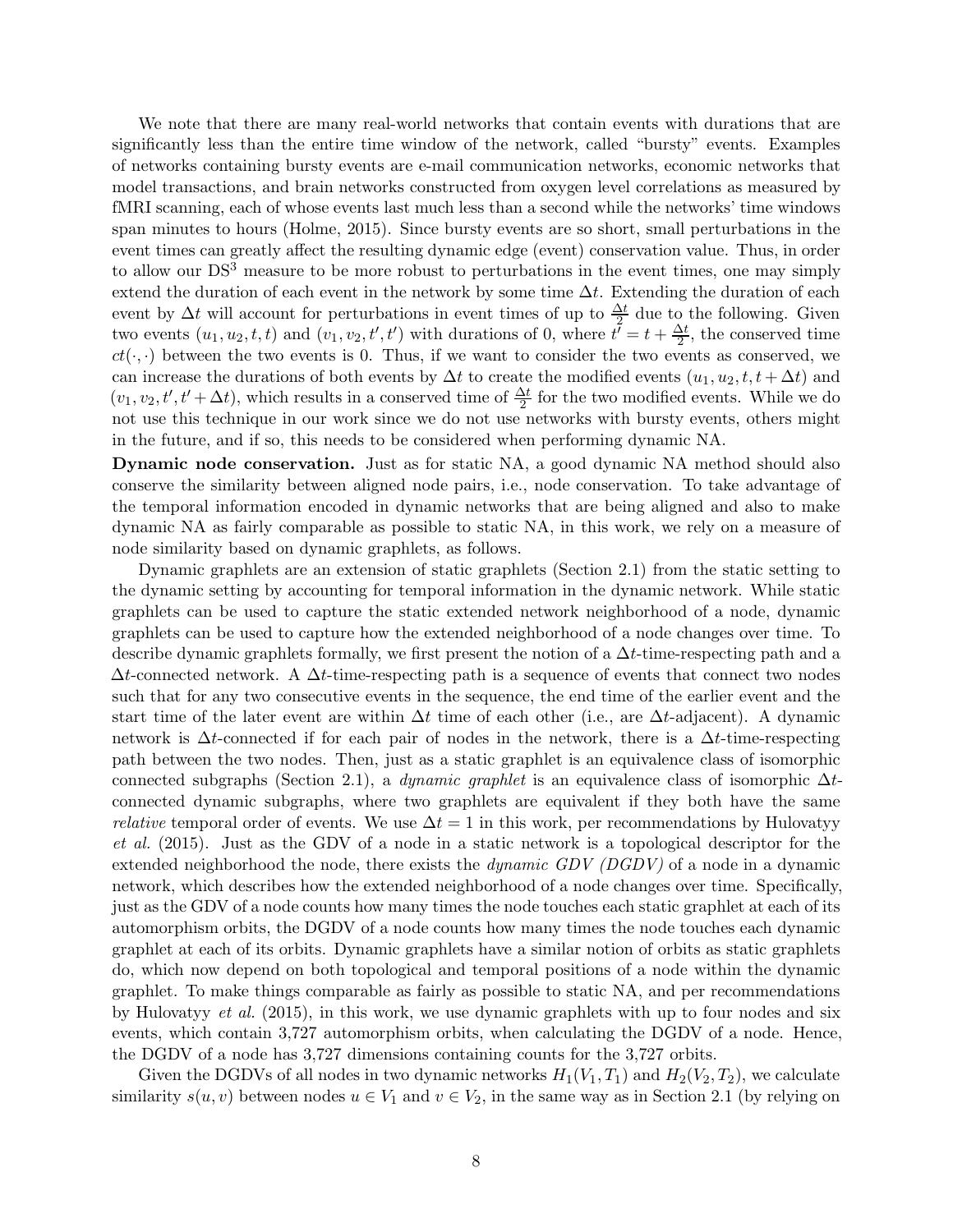the PCA-based dimensionality reduction of all nodes' DGVDs, computing cosine similarity between the dimensionality-reduced PCA vectors, and accounting for resulting cosine similarities between all pairs of nodes across the compared networks to obtain the total dynamic node conservation).

Objective function and optimization process (also known as search strategy). Dyna-MAGNA++ is a search-based algorithm that finds a dynamic NA by directly maximizing both dynamic edge (event) and node conservation. Namely, DynaMAGNA++ maximizes the objective function  $\alpha S_T + (1 - \alpha) S_N$ , where  $S_T$  is the DS<sup>3</sup> measure of dynamic edge conservation described above,  $S_N$  is the DGDV-based measure of dynamic node conservation described above, and  $\alpha$  is a parameter between 0 and 1 that controls for the two measures. To make DynaMAGNA++ fairly comparable to MAGNA++, here we also use MAGNA++'s best  $\alpha$  value of 0.5, unless otherwise noted. Given an initial population of random dynamic NAs, DynaMAGNA++ evolves the population of alignments over a number of generations while aiming to maximize its objective function. DynaMAGNA++ then returns the alignment from the final generation that has the highest value of the objective function.

**Time complexity.** To align two dynamic networks  $H_1(V_1, T_1)$  and  $H_2(V_2, T_2)$ , DynaMAGNA++ evolves a population of  $p$  alignments over  $N$  generations. It does so by using its crossover function (see Saraph and Milenković  $(2014)$  for details) to combine pairs of parent alignments in the given population into child alignments, for each generation. For each generation, the dynamic edge (event) conservation, dynamic node conservation, and crossover of  $O(p)$  alignments are calculated. Since dynamic edge conservation takes  $O(|T_1|+|T_2|)$  to compute, dynamic node conservation takes  $O(|V_1|)$ time to compute, crossover takes  $O(|V_2|)$  time to compute, and  $|V_1| \leq |V_2|$ , the time complexity of DynaMAGNA++ is  $O(Np|V_2| + Np(|T_1| + |T_2|))$ . Note that the calculation of dynamic edge and dynamic node conservation in DynaMAGNA++ is parallelized. This allows DynaMAGNA++ to be run on multiple cores, which empirically results in close to liner speedup.

Other parameters. Given an initial population of dynamic NAs, DynaMAGNA++ evolves the population for up to a specified number of generations or until it reaches a stopping criterion. For each generation,  $DynaMAGNA++$  keeps an elite fraction of alignments from the current generation's population for the next generation's population. In addition to the dynamic edge and node conservation measures, and the  $\alpha$  parameter that controls for the contribution of the two measures, the remaining parameters of DynaMAGNA++ are (i) the initial population, (ii) the size of the population, (iii), the maximum number of generations, (iv) the elite fraction, and  $(v)$  the stopping criterion. For  $DynaMAGNA++$ , we use a population of 15,000 alignments initialized randomly, as in the original MAGNA++ paper, unless otherwise noted. We specify a maximum of  $10,000$  generations, since the alignments that we test all converge by 10,000 generations. The elite fraction is 0.5, as in the original MAGNA++ paper. The algorithm stops when the highest objective function value in the population has increased less than 0.0001 within the last 500 generations, since the alignments that we test do not increase by a significant amount after this point.

To fairly compare DynaMAGNA++ against MAGNA++, we aim to set the parameters of both methods to be as similar as possible. So, other than  $MAGNA++$ 's edge and node conservation measures, the remaining parameters of  $MAGNA++$  are the same as for  $DynaMAGNA++$ . This way, any differences that we see between results of  $DynaMAGNA++$  and results of  $MAGNA++$ will be the consequence of the differences of the two methods' edge and node conservation measures, i.e., of accounting for temporal information in the network with DynaMAGNA++ and ignoring this information with MAGNA++. In other words, any differences that we see between results of DynaMAGNA++ and results of MAGNA++ will fairly reflect differences between dynamic NA and static NA.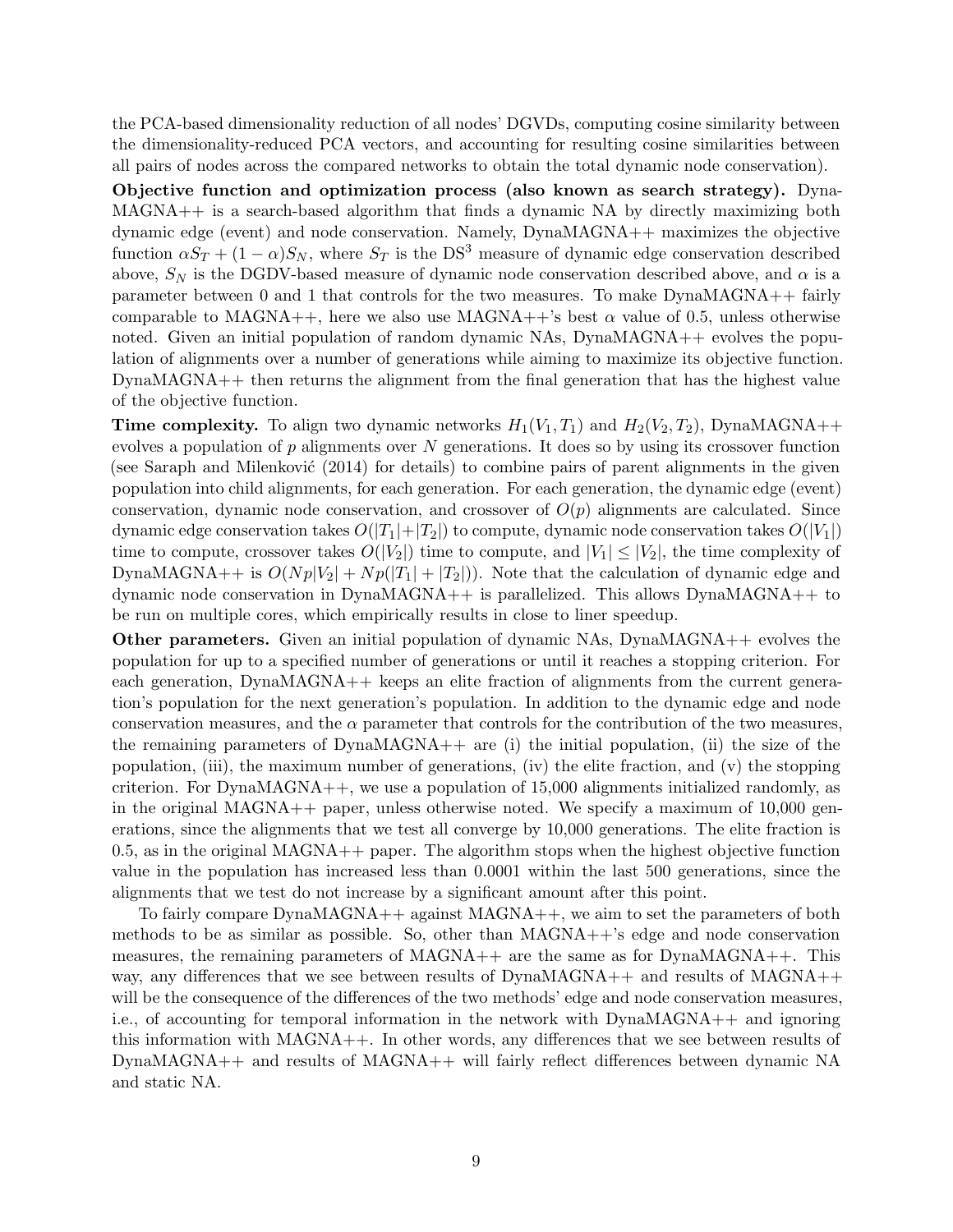## <span id="page-9-0"></span>3 Results and discussion

Since there are no other dynamic NA methods to compare against, we compare DynaMAGNA++ to the next best option, namely its static NA counterpart. That is, we compare DynaMAGNA++ when it is used to align two dynamic networks, to  $MAGNA$ ++ when it is used to align static versions of the two dynamic networks. By "static versions", we mean that we "flatten" or "aggregate" a dynamic network into a static network that will have the same set of nodes as the dynamic network and a static edge will exist between two nodes in the static network if there is at least one event between the same two nodes in the dynamic network. This network aggregation simulates the common practice where network analysis of time-evolving systems is done in a static manner, by ignoring their temporal information [\(Hulovatyy](#page-18-15) et al., [2015;](#page-18-15) [Holme](#page-18-11), [2015\)](#page-18-11).

We evaluate DynaMAGNA++ and MAGNA++ on synthetic and real-world dynamic networks, as described in the following sections. Note that there is no need to compare DynaMAGNA++ to any other static NA method besides MAGNA++, because MAGNA++ was recently shown in a systematic and comprehensive manner to be superior to seven other state-of-the-art static NA methods (Section [1\)](#page-0-0). So, by transitivity, to demonstrate that dynamic NA is superior to static NA, it is sufficient to demonstrate that DynaMAGNA++ is superior to MAGNA++.

#### <span id="page-9-1"></span>3.1 Evaluation using synthetic networks

Motivation. A good NA approach should be able to produce high-quality alignments between network[s that are similar and low-quality alignments between networks that are dissimilar \(](#page-19-12)Yaveroğlu et al., [2015\)](#page-19-12). In this test on synthetic networks, "similar" means networks that originate from the same network model, and "dissimilar" means networks that originate from different network models. So, we refer to this test as network discrimination. Thus, in this section, we evaluate the network discrimination performance of DynaMAGNA++ and MAGNA++.

Data. We perform this evaluation on a set of biologically inspired synthetic networks. Specifically, we generate 20 dynamic networks using four biologically inspired network evolution models (or versions of the same model with different parameter values) that simulate the evolution of PINs, resulting in five networks per model [\(Hulovatyy](#page-18-15) et al., [2015](#page-18-15)). The four models we use are (i) GEO-GD with  $p = 0.3$ , (ii) GEO-GD with  $p = 0.7$ , (iii) SF-GD with  $p = 0.3$  and  $q = 0.7$ , and (iv) SF-GD with  $p = 0.7$  and  $q = 0.6$ , where GEO-GD is a geometric gene duplication model with probability cut-off and SF-GD is a scale-free gene duplication model (Pržulj et al., [2010\)](#page-19-13). Hulovaty et al. [\(2015](#page-18-15)) generalized the static versions of these models to their dynamic counterparts, and we rely on the same model networks as those used by Hulovaty et al.  $(2015)$  $(2015)$  (see their paper for details). The synthetic networks are represented as snapshots, with 1,000 nodes in each of the networks, an average of 24 snapshots per network, and an average of 162 edges per snapshot, where any variation in network sizes is caused by the different parameter values of the considered network models.

Evaluation measures. We calculate network discrimination performance of both methods as follows. We align all  $\binom{20}{2}$  $_{2}^{20}$ ) pairs of the synthetic networks using DynaMAGNA++ and MAGNA++. The higher the alignment quality between pairs of similar networks (i.e., networks coming from the same model) and the lower the alignment between pairs of dissimilar networks (i.e., networks coming from different models), the better the NA method. Here, by alignment quality between two networks that the given method (DynaMAGNA++ or MAGNA++) identifies, we mean the method's objective function value for the alignment of the two networks that is returned by the method (Section [2\)](#page-2-0). For a given method, given all  $\binom{20}{2}$  $\binom{20}{2}$  alignment quality values, we summarize the method's network discrimination performance using precision-recall and receiver operating characteristic (ROC) frameworks. Specifically, given the alignment quality values of all pairs of networks,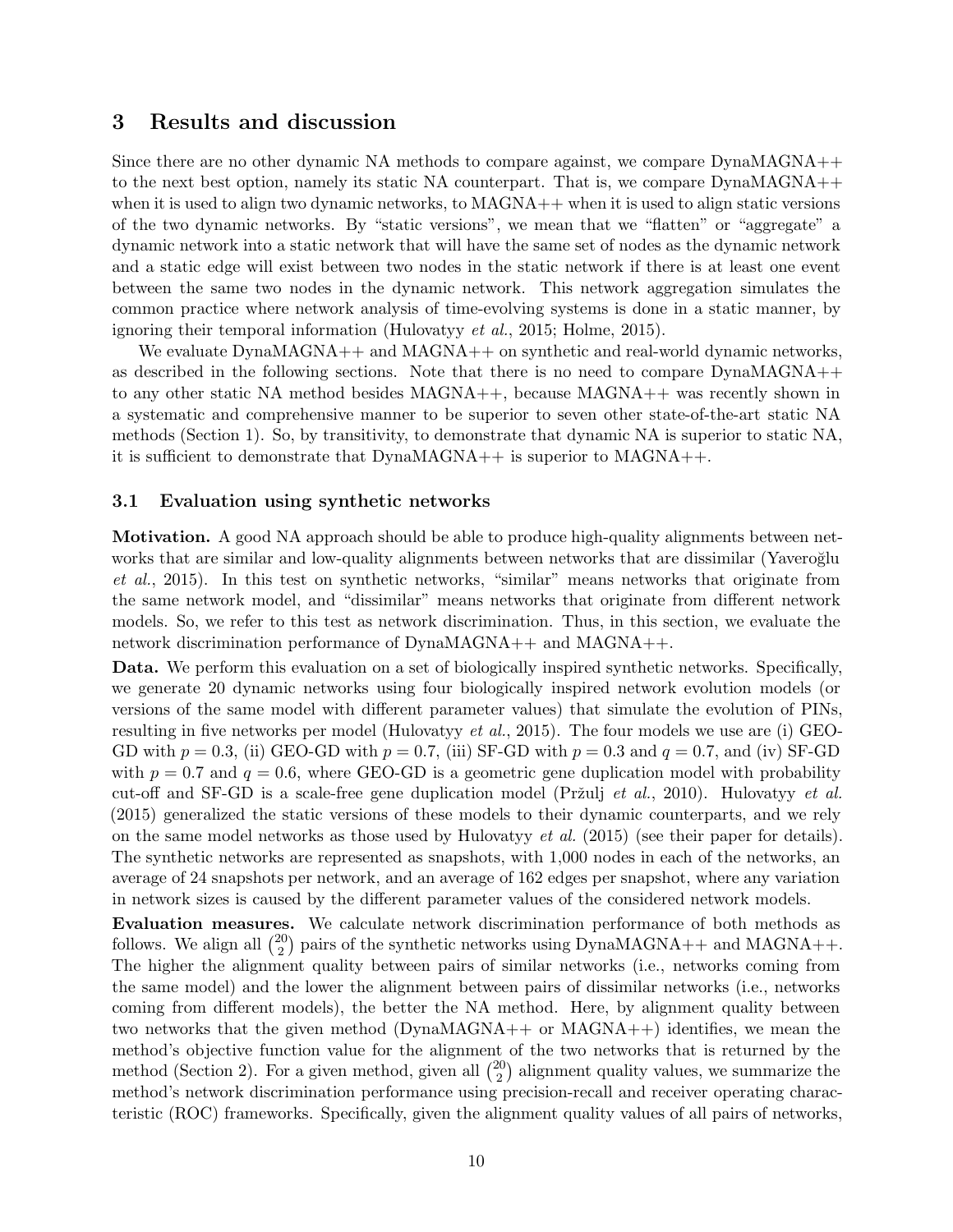<span id="page-10-1"></span>

<span id="page-10-0"></span>Figure 2: Network discrimination performance of DynaMAGNA++, while optimizing both dynamic edge and node conservation  $(E+N)$ , dynamic edge conservation alone  $(E)$ , and dynamic node conservation alone (N), for biological synthetic networks, with respect to (a) precision-recall curve and (b) ROC curve.

|                      |       | NA method AUPR F-scorecross | F-score <sub>max</sub> | <b>AUROC</b> |
|----------------------|-------|-----------------------------|------------------------|--------------|
| $DynaMAGNA++ (E+N)$  | 0.836 | 0.675                       | 0.788                  | 0.928        |
| $DynamicMAGHA++ (E)$ | 0.551 | 0.400                       | 0.750                  | 0.878        |
| $DynamicMAGNA++ (N)$ | 0.770 | 0.625                       | 0.808                  | 0.934        |

Table 1: Network discrimination performance of DynaMAGNA++, while optimizing both dynamic edge and node conservation (E+N), dynamic edge conservation alone (E), and dynamic node conservation alone (N), for biological synthetic networks, with respect to the area under the precisionrecall curve (AUPR), F-score at which precision and recall cross and are thus equal (F-scorecross), maximum F-score (F-score $_{\text{max}}$ ), and the area under the ROC curve (AUROC).

for some given threshold  $r$ , a good NA method should result in alignment quality greater than  $r$  for pairs of similar networks and in alignment quality smaller than r for pairs of dissimilar networks. So, for a given threshold  $r$ , we compute accuracy in terms of precision, the fraction of network pairs that are similar and with alignment quality greater than  $r$  out of all network pairs with alignment quality greater than  $r$ , and recall, the fraction of network pairs that are similar and with alignment quality greater than r out of all similar network pairs. Varying the threshold r for all  $r \geq 0$  (i.e., for  $r$  between 0 and the maximum observed alignment quality value, in increments of the smallest difference between any pair of observed alignment quality values) while plotting the resulting precision and recall values on the the y and x axes, respectively, gives us the precision-recall curve. Then, we compute the area under the precision-recall curve (AUPR), the F-score (harmonic mean of precision and recall) at which precision and recall cross and are thus equal (F-scorecross), and the maximum F-score over all threshold r values (F-score  $max$ ). For a given threshold r, we also compute method accuracy in terms of sensitivity, which is the same as recall, and specificity, the fraction of network pairs that are dissimilar and with alignment quality less than r out of all network pairs that are dissimilar. Varying the threshold r for all  $r \geq 0$  while plotting the resulting sensitivity and 1– specificity values on the the y and x axes, respectively, gives us the receiver operating characteristic (ROC) curve. Then, we compute the area under the ROC curve (AUROC).

Results. First, we aim to test whether optimizing both dynamic edge (event) conservation and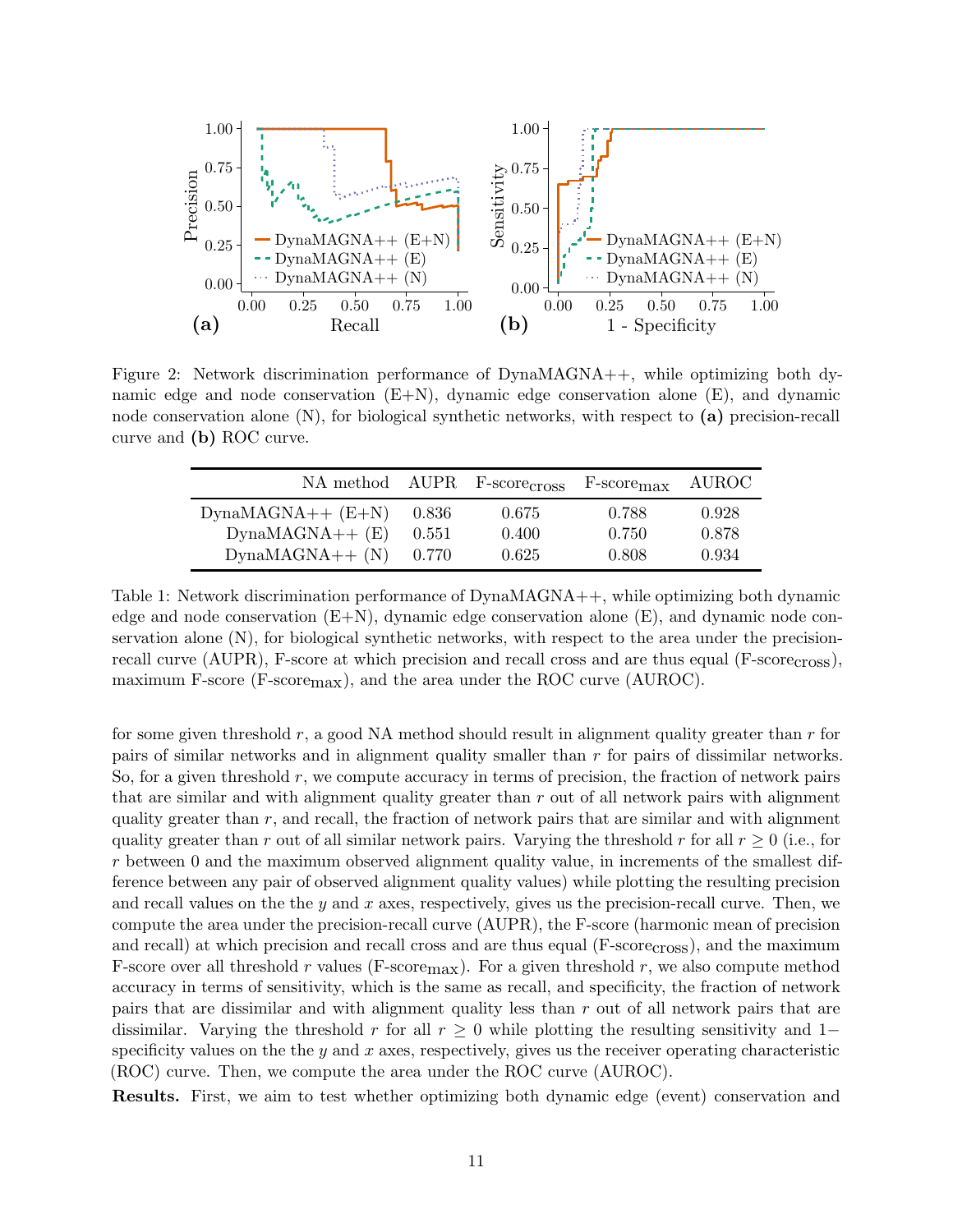<span id="page-11-0"></span>

<span id="page-11-1"></span>Figure 3: Network discrimination performance of DynaMAGNA++ and MAGNA++ for biological synthetic networks with respect to  $(a)$  precision-recall curve and  $(b)$  ROC curve.

|                     |       | NA method AUPR F-scorecross F-scoremax |       | AUROC <b>AUROC</b> |
|---------------------|-------|----------------------------------------|-------|--------------------|
| $DynaMAGNA++$ 0.836 | 0.711 | 0.675                                  | 0.788 | 0.928              |
| $MAGNA++$           |       | 0.550                                  | 0.645 | 0.863              |

Table 2: Network discrimination performance of DynaMAGNA++ and MAGNA++, for biological synthetic networks, with respect to the same measures as in Table [1.](#page-10-0)

dynamic node conservation in DynaMAGNA++ is better than optimizing either dynamic edge conservation alone or dynamic node conservation alone, since it was shown for MAGNA++ in previous studies that optimizing both static edge conservation and static node conservation performs better than [optimizing either static edge conservation alone or static node conservation alone \(](#page-19-5)Vijayan et al., [2015](#page-19-5); [Meng](#page-19-1) et al., [2016b\)](#page-19-1). So, we compare three different versions of DynaMAGNA++ that differ in their optimization functions. Namely, the three versions optimize: (i) a combination of dynamic edge conservation and dynamic node conservation (corresponding to  $\alpha = 0.5$ , named DynaMAGNA++  $(E+N)$ , (ii) dynamic edge conservation only (corresponding to  $\alpha = 1$ , named DynaMAGNA++ (E)), and (iii) dynamic node conservation only (corresponding to  $\alpha = 0$ , named DynaMAGNA++  $(N)$ ) (Section [2\)](#page-2-0). We find that overall DynaMAGNA++  $(E+N)$  performs bet-ter than DynaMAGNA++ (E) and DynaMAGNA++ (N) (Figure [2](#page-10-1) and Table [1\)](#page-10-0), especially in terms of AUPR (as well as F-scorecross), which is more credible than AUROC when there is an imbalance between the number of similar pairs and dissimilar pairs, as is the case in our study. So, henceforth, in the main paper, we only report results for  $DynaMAGNA++ (E+N)$  and refer to it simply as  $DynaMAGNA++$ . We report corresponding results for  $DynaMAGNA++$  (E) and  $Dyna$ - $MAGNA++ (N)$  in the Supplement. Thus, we fairly compare  $DynaMAGNA++$  and  $MAGNA++$ both using the  $\alpha$  parameter value of 0.5.

Second, and most importantly, we aim to answer whether dynamic NA is better than static NA, by comparing the network discrimination performance of DynaMAGNA++ and MAGNA++. We find that DynaMAGNA++ performs better than MAGNA++ in the task of network discrimination with respect to all considered measures of NA quality (Figure [3](#page-11-0) and Table [2;](#page-11-1) also, see the Supplement).

To illustrate generalizability of dynamic NA to other domains, we also evaluate the performance of DynaMAGNA++ and MAGNA++ on synthetic networks under a social network evolution model. We find that similar results (superiority of  $DynaMAGNA++$  over  $MAGNA++$ ) hold for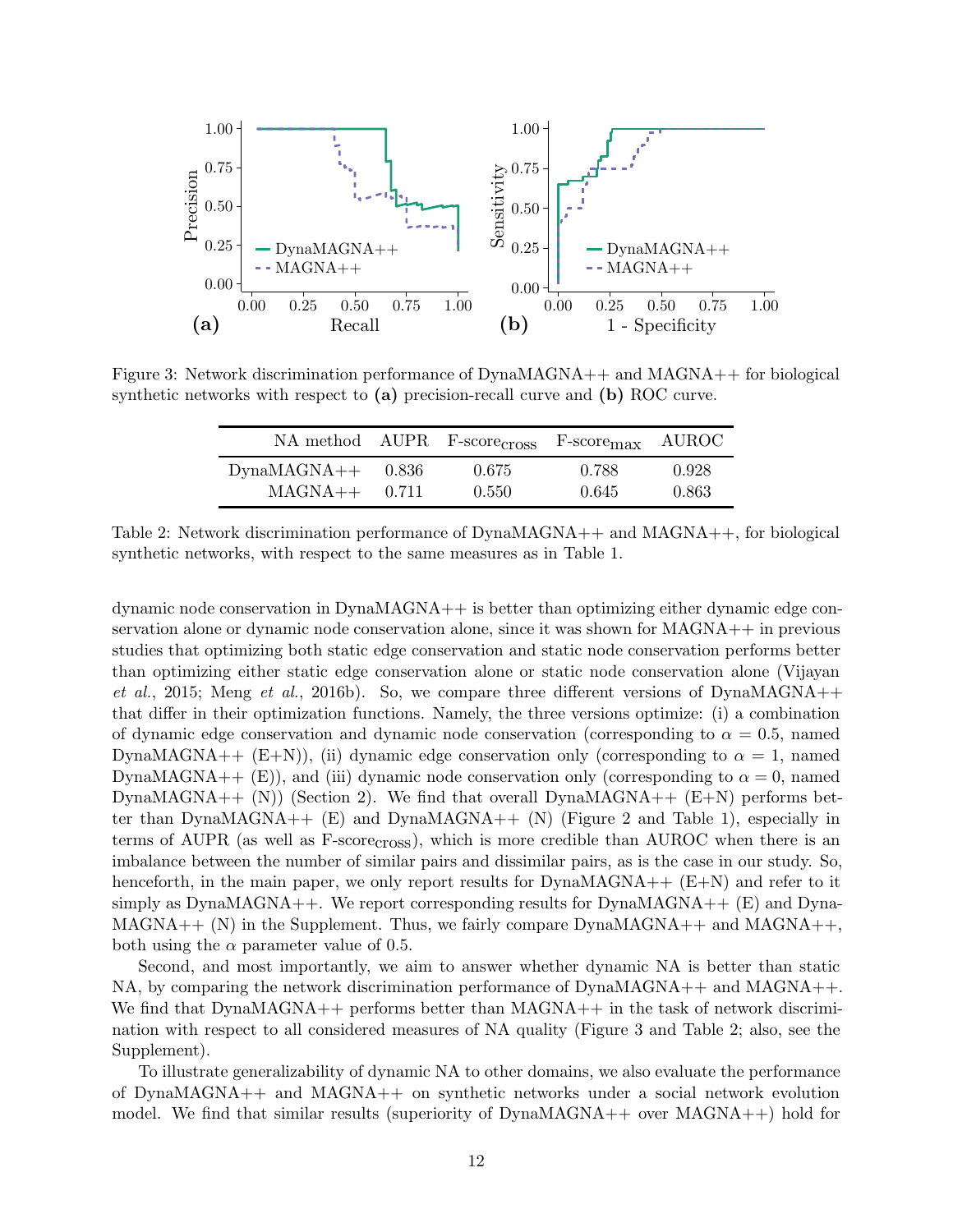the synthetic social networks as well (see the Supplement).

In summary, under fair comparison conditions, we demonstrate that dynamic NA is superior to static NA for synthetic dynamic networks.

#### 3.2 Evaluation using real-world networks

Motivation. Here, we still evaluate whether the given method produces high-quality alignments for similar networks and low-quality alignments for dissimilar networks. However, here, for realworld networks, the notion of similarity that we use is different than for the synthetic networks above, because for real-world networks, we do not know which network models they belong to (Yaveroğlu et al., [2015](#page-19-12)). Specifically, here, we align an original real-world network to randomized (noisy) versions of the original network (see below), where we vary the noise level. The larger the noise level, the more dissimilar the aligned networks are, and consequently, the lower the alignment quality should be.

**Zebra network.** Since there is a lack of available dynamic molecular networks (Section [1\)](#page-0-0), we begin our evaluation of real-world networks on an alternative biological network type, namely an ecological network. The original real-world network that we use is the Grevy's zebra proximity network [\(Rubenstein](#page-19-14) et al., [2015](#page-19-14)), which contains information on interactions between 27 zebras in Kenya over 58 days. The data was collected by driving a predetermined route each day while searching for herds. There are 779 events in the network. We also report results for another animal proximity network that contains information on interactions between 28 onagers, a species that is closely related to the Grevy's zebra, mostly in the Supplement. The onager proximity network contains 28 nodes and 522 events.

Since the difference between dynamic NA and static NA is that the former accounts for the temporal aspect of the data more explicitly than the latter, to properly validate results for dynamic NA, as strict randomization scheme as possible should be used when creating randomized (noisy) versions of the original dynamic network that will be aligned to the original network. By "as strict as possible", we mean that we want to use a randomization scheme that preserves as much structure (i.e., topology) as possible of the dynamic network and randomizes only the temporal aspect of the network. This way, the only difference observed between  $DynaMAGNA++$ 's and MAGNA++'s performance will be the consequence of considering the temporal aspect of the data. For this reason, we randomize the original network using the following model per recommendations by [Holme \(2015\)](#page-18-11). In order to randomize the original dynamic network  $H(V,T)$  to a noise level, first, we arbitrarily number all m events in the network as  $T = \{e_1, e_2, \ldots, e_m\}$ . Then, for each event  $e_i$ , with probability p (where p is the noise level) we randomly select another event  $e_i, j \neq i$ , and swap the time stamps of the two events. Since we only swap the time stamps, this randomization scheme conserves the total number of events and the structure of the flattened version of the original dynamic network. We study 10 different noise levels (from 0% to 100% in smaller increments initially and larger increments toward the end). For each noise level, we generate five randomized versions of the original network and report results averaged over the five randomization runs.

We evaluate DynaMAGNA++ and MAGNA++'s performance as follows. First, for a good method, alignment quality should decrease as the noise level increases, since the original network and its randomized version become more dissimilar with this increase. As in Section [3.1,](#page-9-1) one measure of alignment quality that we use is each method's objective function. Another measure that we use is node correctness. Node correctness of an alignment is the fraction of correctly aligned node pairs (according to the ground truth node mapping) out of all aligned node pairs. Given that our original network and its randomized versions have the same set of nodes, we know which nodes in the original network correspond to which nodes in the given randomized network. That is, we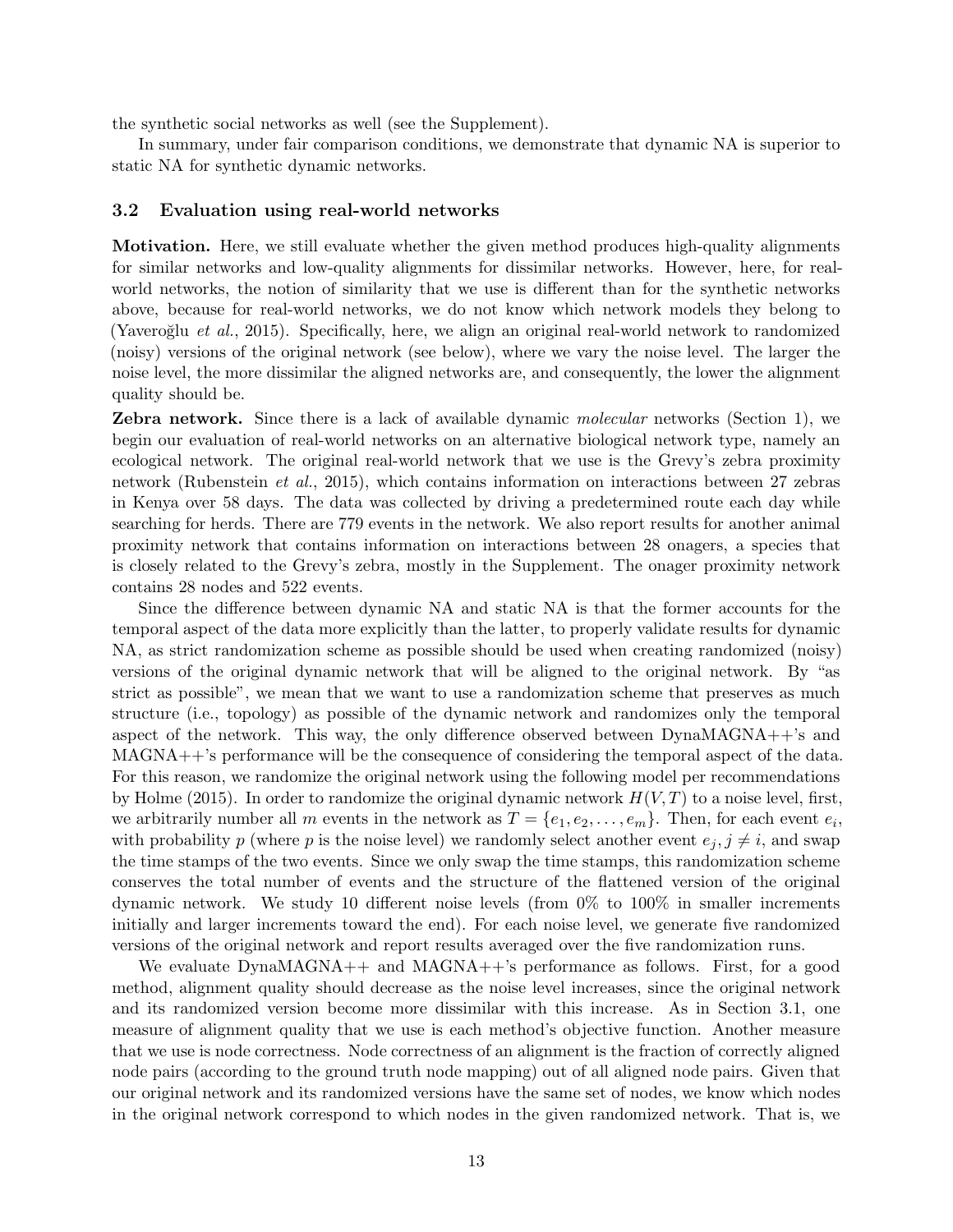<span id="page-13-0"></span>

Figure 4: Alignment quality of DynaMAGNA++ and MAGNA++ as a function of noise level when aligning the original Grevy's zebra network to randomized (noisy) versions of the original network. In this figure, the randomization is as strict as possible, as it conserves all structure of the flattened version of the original dynamic network and only randomly "shuffles" the given percentage (noise level) of its event time stamps. Alignment quality is shown with respect to (a) each method's objective function, and (b) node correctness. "Ideal" in panel (a) shows the quality of perfect alignments, with respect to DynaMAGNA++'s objective function.

know the ground truth mapping between the aligned networks (which henceforth we refer to as the perfect mapping). Hence, we can measure node correctness between the networks. Thus, we evaluate each method's alignment quality using the method's objective function as well as node correctness, with the expectation that for a good method, alignment quality should decrease with increase in the noise level.

Second, since we know the perfect alignment between the original network and each of its randomized versions, we compute the "ideal" alignment quality, i.e., the quality of the perfect alignment, as measured by DynaMAGNA++'s objective function. Here, the expectation is that a good method's alignment quality should mimic well the quality of the perfect alignment.

Third, we expect DynaMAGNA++'s alignment quality to be superior to MAGNA++'s alignment quality with respect to node correctness for lower (meaningful) noise levels, if it is indeed true that dynamic NA is superior to static NA. We do not expect this superiority for higher noise levels, since at such noise levels, networks being aligned are highly randomized and thus a good method should produce low-quality alignments.

Indeed, our results confirm all three of the above expectations (Figure [4;](#page-13-0) also, see the Supplement). Specifically, first, DynaMAGNA++'s alignment quality indeed decreases with the increase in the noise level with respect to both its objective function (Figure  $4(a)$ ) as well as node correctness (Figure [4\(](#page-13-0)b)). On the other hand, MAGNA++'s alignment quality stays constant with increase in the noise level. In other words, MAGNA++ produces alignments of the same quality for low noise levels (where network structure is meaningful) as it does for high noise levels (where network structure is random). Second,  $DynaMAGNA++$ 's alignment quality follows closely the quality of the perfect alignments (while  $MAGNA++$  does not) (Figure [4\(](#page-13-0)a)). Third, DynaMAGNA++ achieves higher node correctness than  $MAGNA++$  at lower (meaningful) noise levels. This is not a surprise, since DynaMAGNA++ explicitly uses the temporal information in the aligned networks, while MAGNA++ does not. Thus, in summary, dynamic NA outperforms static NA. We observe similar results for the onager network (see the Supplement).

The above complete failure of MAGNA++ to produce alignments of decreasing quality as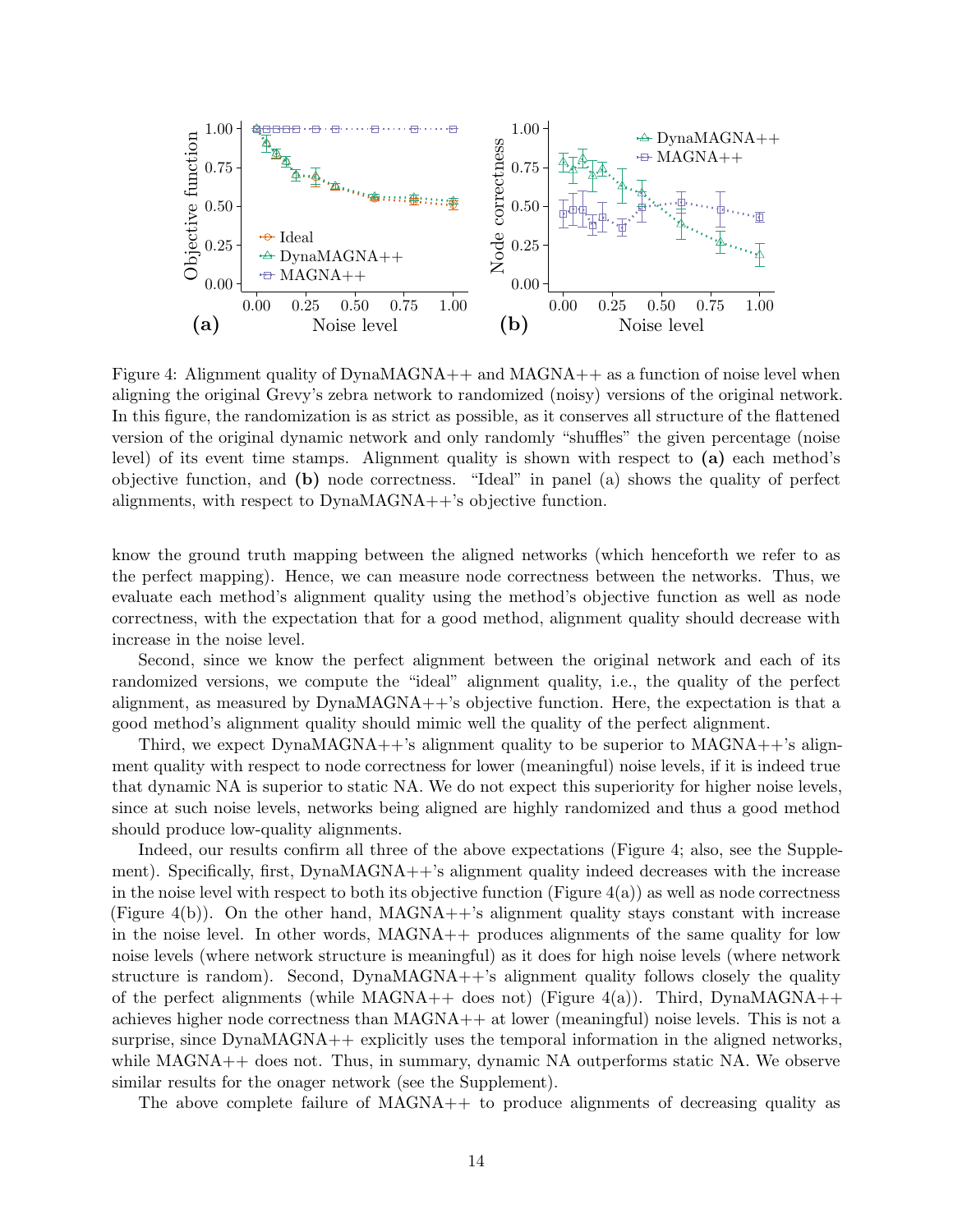

Figure 5: Alignment quality of DynaMAGNA++ and MAGNA++ for the Grevy's zebra network. The figure can be interpreted in the same way as Figure [4,](#page-13-0) except that here, the randomization used to create the noisy networks does not conserve the structure of the flattened version of the original dynamic network.

the noise level increases is due to the strict randomization scheme that we use to create the noisy versions of the original network, which conserves all structure of the flattened version of the original dynamic network. Recall that we use the strict randomization scheme to ensure that the results of DynaMAGNA++ are meaningful. Yet, to give as fair advantage as possible to static NA, we produce a different set of noisy versions of the original network using somewhat more flexible randomization scheme that does not conserve the structure of the flattened version of the original dynamic network, per recommendations of [Holme \(2015](#page-18-11)). This randomization scheme works as follows. In order to randomize the original dynamic network  $H(V,T)$  to a certain noise level, first, we arbitrarily number all m events in the network as  $T = \{e_1, e_2, \ldots, e_m\}$ . Then, for each event  $e_i$ , with probability p (where p is the noise level) we randomly select an event  $e_{i'}$ , and we rewire the two events. That is, given  $e_i = (u, v, t_s, t_e)$  and  $e_{i'} = (u', v', t'_s, t'_e)$ , we either set  $e_i = (u, v', t_s, t_e)$ and  $e_{i'} = (u', v, t_s, t_e)$  with probability 0.5, or we set  $e_i = (u, u', t_s, t_e)$  and  $e_{i'} = (v, v', t_s, t_e)$  with probability 0.5. If the rewiring creates a loop (i.e., an event from a node to itself) or multiple link (i.e., duplicate events between the same nodes), then we undo it and randomly select another event  $e_{i'}$ . This randomization scheme conserves the entire set of time stamps of the original network, but it does not preserve the structure of the flattened network. We study 10 different noise levels (from 0% to 100% in smaller increments initially and larger increments toward the end). For each noise level, we generate five randomized versions of the original network and report results averaged over the five randomization runs. While now MAGNA++'s alignment quality also decreases with increase in the noise level and also  $MAGNA$ ++ closely follows the quality of the perfect alignments, as it should (Figure [6\(](#page-15-0)a); also, see the Supplement), DynaMAGNA++ is still superior to MAGNA++ with respect to node correctness (Figure  $6(b)$ ), which again implies that dynamic NA is superior to static NA.

Because the results are consistent independent of the randomization scheme that is used to produce noisy networks, and since the strict scheme should be used to correctly evaluate Dyna-MAGNA++'s correctness, henceforth, we report results only for the strict randomization scheme. Yeast network. Since there is a lack of available *experimental* dynamic molecular networks, we continue our evaluation of real-world networks on the next best available dynamic molecular network option. Namely, we create a dynamic yeast PIN from an artificial temporal sequence of static yeast PINs. Here, the static PINs that are used as snapshots of the dynamic PIN are are all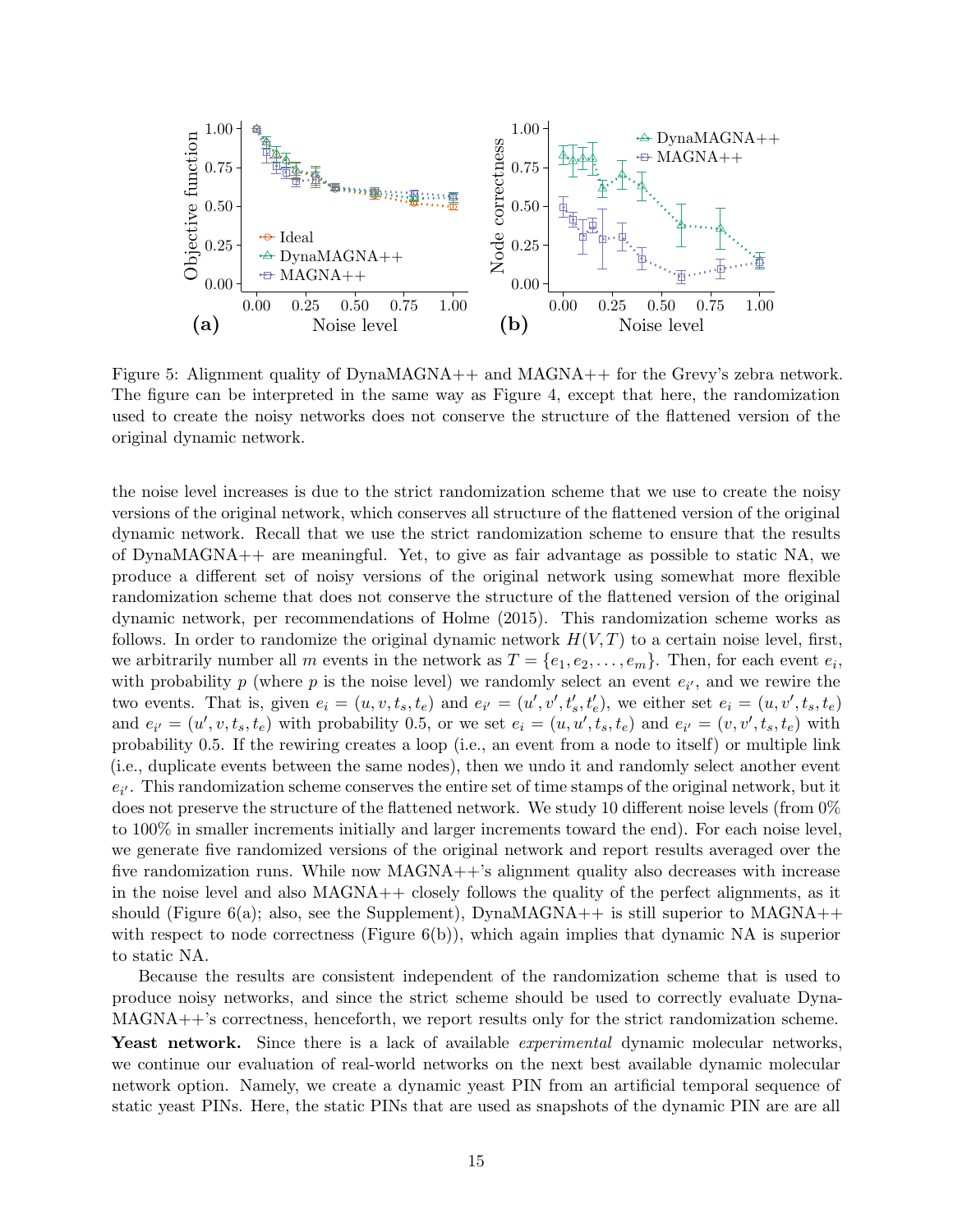<span id="page-15-0"></span>

Figure 6: Alignment quality of DynaMAGNA++ and MAGNA++ for the yeast network. The figure can be interpreted in the same way as Figure [4.](#page-13-0)

real-world networks, it is just their temporal sequence that is artificial. The sequence consists of six static PIN snapshots: a high-confidence S. cerevisiae (yeast) PIN with 1,004 proteins and 8,323 interactions, and five lower-confidence yeast PINs constructed by adding to the high-confidence PIN 5%, 10%, 15%, 20%, or 25% of lower-confidence interactions; the higher-scoring lower-confidence interactions are added first. Clearly, the five lower-confidence PINs have the same 1,004 nodes as the high-confidence PIN, and the largest of the five lower-confidence PINs has 25% more edges than the high-confidence PIN, i.e., 10,403 of them. This network set has been used in many existing static NA studies [\(Kuchaiev](#page-18-8) et al., [2010](#page-19-15); Milenković et al., 2010; Kuchaiev and Pržulj, [2011](#page-18-9); Saraph and Milenković, 2014; [Meng](#page-19-1) et al., [2016b](#page-19-1); Vijayan and Milenković, 2016). When we use the six static PINs as snapshots to form a dynamic network, we order the six networks from the smallest one in terms of the number of edges (i.e., one of the highest confidence) to the largest one in terms of the number of edges (i.e., one of the lowest confidence). Since each static PIN contains the same set of nodes, this simulates a dynamic network that is growing as it evolves, with more and more interactions being added to the network over time. When we align the resulting (original) dynamic yeast network to its randomized versions, we find that just as for the zebra network, DynaMAGNA++'s alignment quality decreases with increase in the noise level, with respect to both its objective function (Figure [6\(](#page-15-0)a)) as well as node correctness (Figure  $6(b)$  $6(b)$ , while MAGNA++'s alignment quality does not change. Further, DynaMAGNA++ again matches more closely the quality of the perfect alignments than MAGNA++ does with respect to DynaMAGNA++'s objective function (Figure  $6(a)$ ). Finally, DynaMAGNA++ produces higher node correctness than MAGNA++ for the lower (meaningful) noise levels. Thus, dynamic NA is superior to static NA for the yeast network as well.

Enron network. To demonstrate DynaMAGNA++'s generalizability on non-biological networks, we continue our evaluation of real-world networks on a social network. The original network that we use is the Enron e-mail communication network [\(Priebe](#page-19-16) *et al.*, [2005\)](#page-19-16), which is based on e-mail communications of 184 employees in the Enron corporation from 2000 to 2002, made public by the Federal Energy Regulatory Commission during its investigation. The entire two-year time period is divided into two-month periods so that if there is at least one e-mail sent between two people within a particular two-month period, then there exists an event between the two people during that period. There are 5,539 events in the Enron network. When we align the original network to its randomized versions, we find that just as for the zebra and yeast networks, DynaMAGNA++'s alignment quality decreases with increase in the noise level, while  $MAGNA++$ 's alignment quality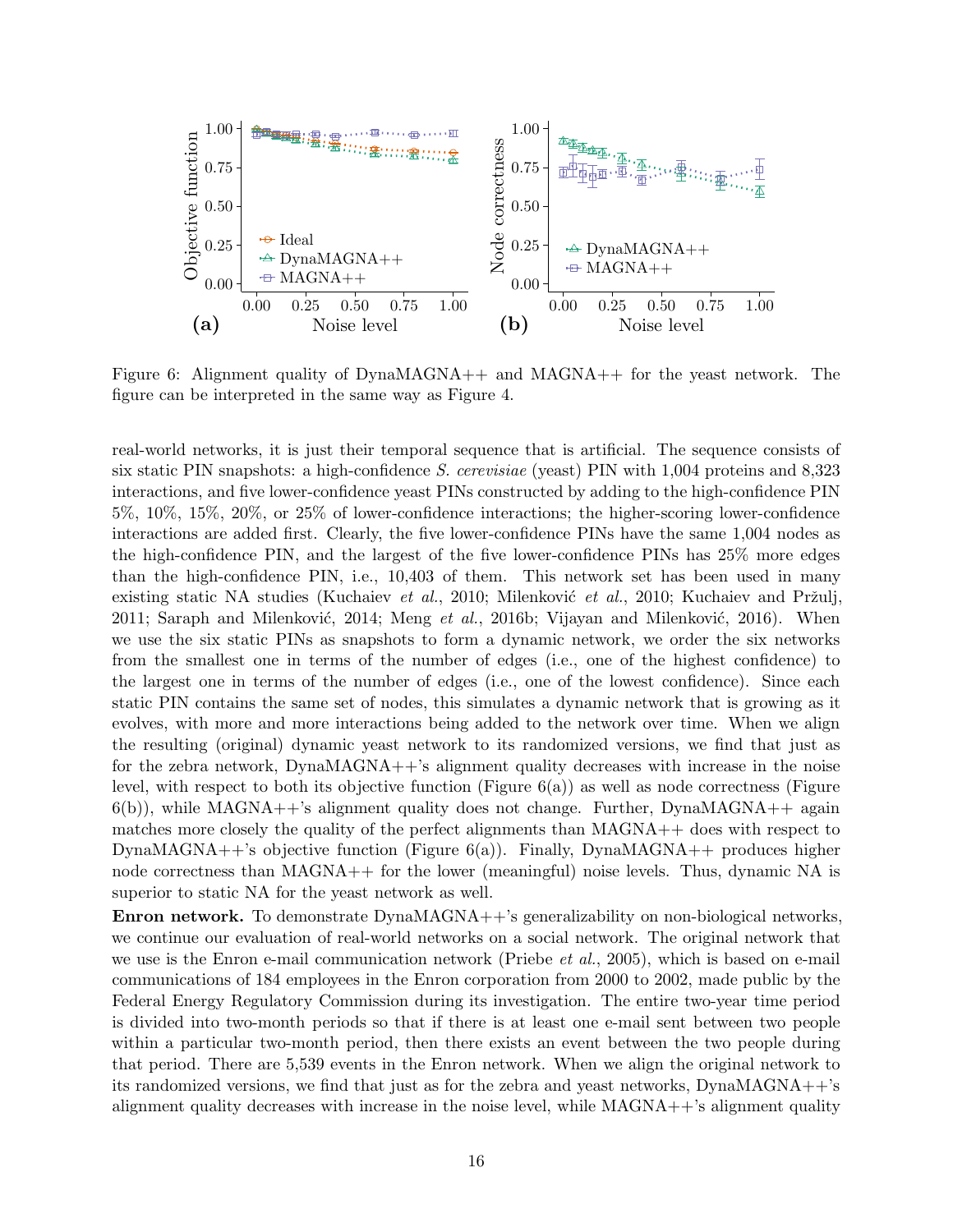<span id="page-16-0"></span>

Figure 7: Alignment quality of DynaMAGNA++ and MAGNA++ for the Enron network. The figure can be interpreted in the same way as Figure [4.](#page-13-0)

does not change (Figure [7\)](#page-16-0). Further, DynaMAGNA++ again matches more closely the quality of the perfect alignments (Figure  $6(a)$ ). So, these results again indicate that dynamic NA is superior to static NA. Interestingly, for this network, MAGNA++ also produces high-quality alignments with respect to node correctness for the low noise levels, just like  $DynaMAGNA++$  does.

Running time. Recall that the time complexity of DynaMAGNA++ is linear with respect to the number of events in the aligned networks (Section [2.2\)](#page-5-0), while the time complexity of  $MAGNA$ ++ is linear with respect to the number of edges in the aligned networks (Section [2.1\)](#page-2-1). Because there are typically far more events in a typical dynamic networks than edges in the flattened version of the dynamic network, and due to the more involved computations when calculating event conservation, DynaMAGNA++ is expected to be slower than  $MAGNA++$  (yet, it is this ability of DynaMAGNA++ to capture detailed temporal event information that makes it superior to  $MAGNA++$  in terms of accuracy). A representative runtime for  $DynaMAGNA++$  and  $MAGNA++$ when the methods are run on eight cores to align the yeast network to its  $0\%$  randomized version are 1.9 hours and 0.7 hours, respectively, which makes DynaMAGNA++ 2.7 times slower than MAGNA++. Yet, this somewhat slower (yet still very practical) runtime of DynaMAGNA++ is justified by DynaMAGNA++'s superiority over MAGNA++ in terms of alignment quality.

DynaMAGNA++'s availability. We implement a friendly graphical user interface (GUI) for DynaMAGNA++ (Figure [8\)](#page-17-0) for easy use by domain (e.g., biological) scientists. Also, we provide the source code of DynaMAGNA++ so that computational scientists may potentially extend the work (available upon request).

# 4 Conclusion

We introduce the first ever dynamic NA method. We show that our method,  $DynaMAGNA++$ , produces superior alignments compared to its static NA counterpart due its explicit use of available temporal information in dynamic network data. DynaMAGNA++ is a search-based NA method that can optimize any alignment quality measure. In this work, we propose an efficient temporal information-based alignment quality measure,  $DS<sup>3</sup>$ , that  $DynaMAGNA++$  optimizes in order to find good alignments. DynaMAGNA $++$  can be extended in two ways: by optimizing future, potentially more efficient alignment quality measures with the current search strategy, or by optimizing its current alignment quality measures with a future, potentially superior search strategy (Crawford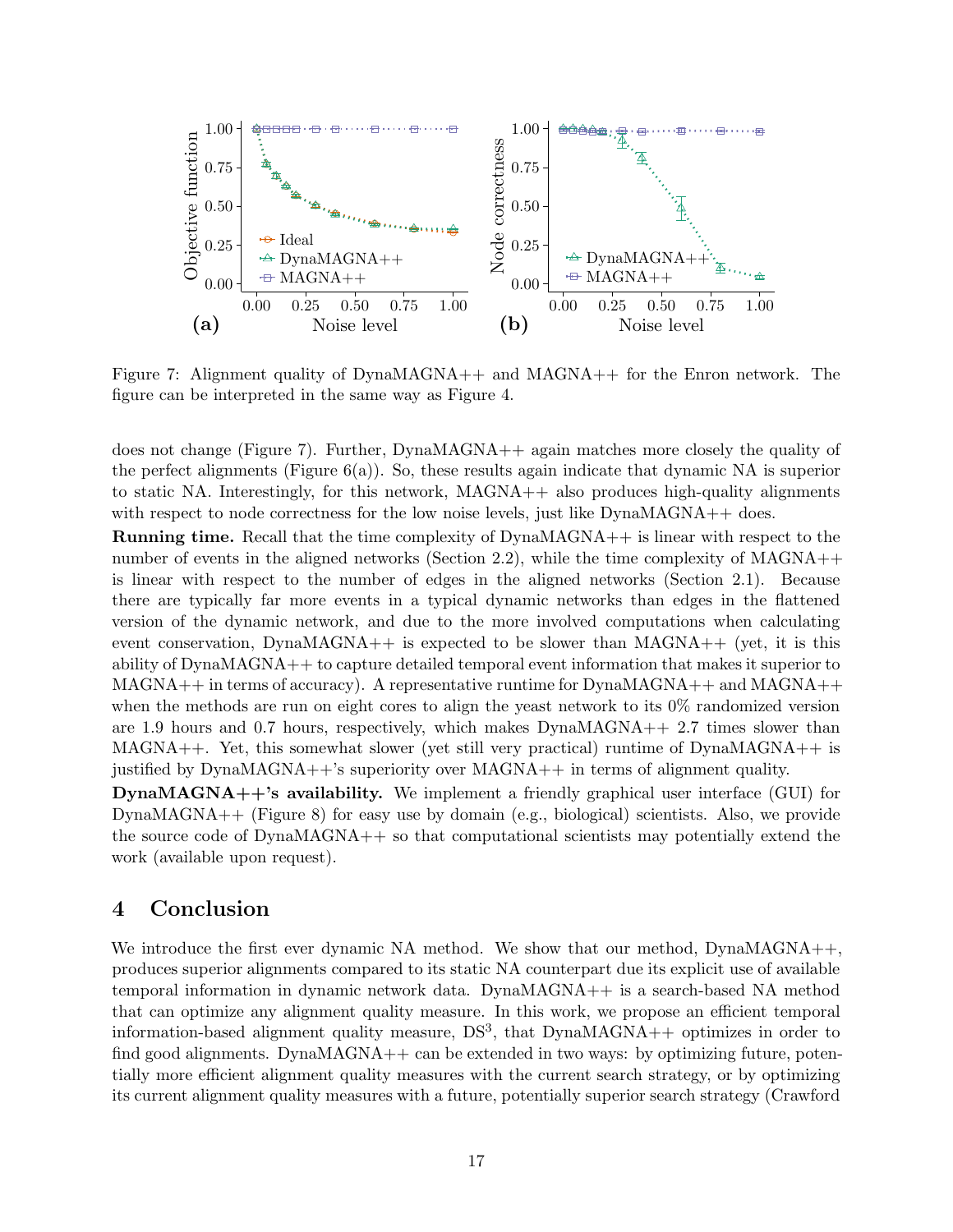<span id="page-17-0"></span>

|                                                                                                  | ΠI                                                                          | DynaMAGNA++                                      |  |  |  |  |
|--------------------------------------------------------------------------------------------------|-----------------------------------------------------------------------------|--------------------------------------------------|--|--|--|--|
| Network 1 is the network with<br>fewer nodes. Network 2 is the<br>network with more nodes.       | Network 1<br>Network 2                                                      | Required                                         |  |  |  |  |
| Directory where alignment<br>results will be stored, and the<br>prefix of the output file names. | Output File Directory<br>Output File Name                                   |                                                  |  |  |  |  |
| Dynamic edge (event)<br>conservation measure.                                                    | Measure of Dynamic Edge (Event) Conservation<br>DS3                         | Optional                                         |  |  |  |  |
| Optionally, select a file<br>containing pairwise node<br>similarities.                           | Measure of Dynamic Node Conservation<br>None Node Similarity File           |                                                  |  |  |  |  |
| Contribution of dynamic edge<br>(event) vs. node conservation.                                   | 0.5<br>Event-Node Conservation Weight                                       | Advanced (see manual)                            |  |  |  |  |
| To customize the initial<br>population, select file<br>containing the list of                    | Initial Population File<br>None<br>File<br><b>Genetic Algorithm Options</b> | <b>Parallelization Options</b>                   |  |  |  |  |
| alignments to be included.                                                                       | Population Size 15000<br>Number of Generations 10000                        | Number of Threads<br> 4<br><b>Output Options</b> |  |  |  |  |
| See the DynaMAGNA++<br>tutorial.                                                                 | Fraction of Elite Members 0.5<br>Run DynaMAGNA++                            | $ 0\rangle$<br>Frequency of Output               |  |  |  |  |
|                                                                                                  |                                                                             |                                                  |  |  |  |  |

Figure 8: GUI to DynaMAGNA++. The only required parameters are the two networks to be aligned, and the output directory/file name information. While  $DS<sup>3</sup>$  is the only currently implemented dynamic edge (event) conservation measure, other future dynamic edge conservation measures can be easily added. Any dynamic node similarity measure can be used by selecting a file containing pairwise similarities between nodes of the two networks. The  $\alpha$  parameter (Section [2.2\)](#page-5-0) can be set to any desired value. Other advanced parameters can also be user-specified. The default values are set according to the parameter values used in this work (Section [2.2\)](#page-5-0).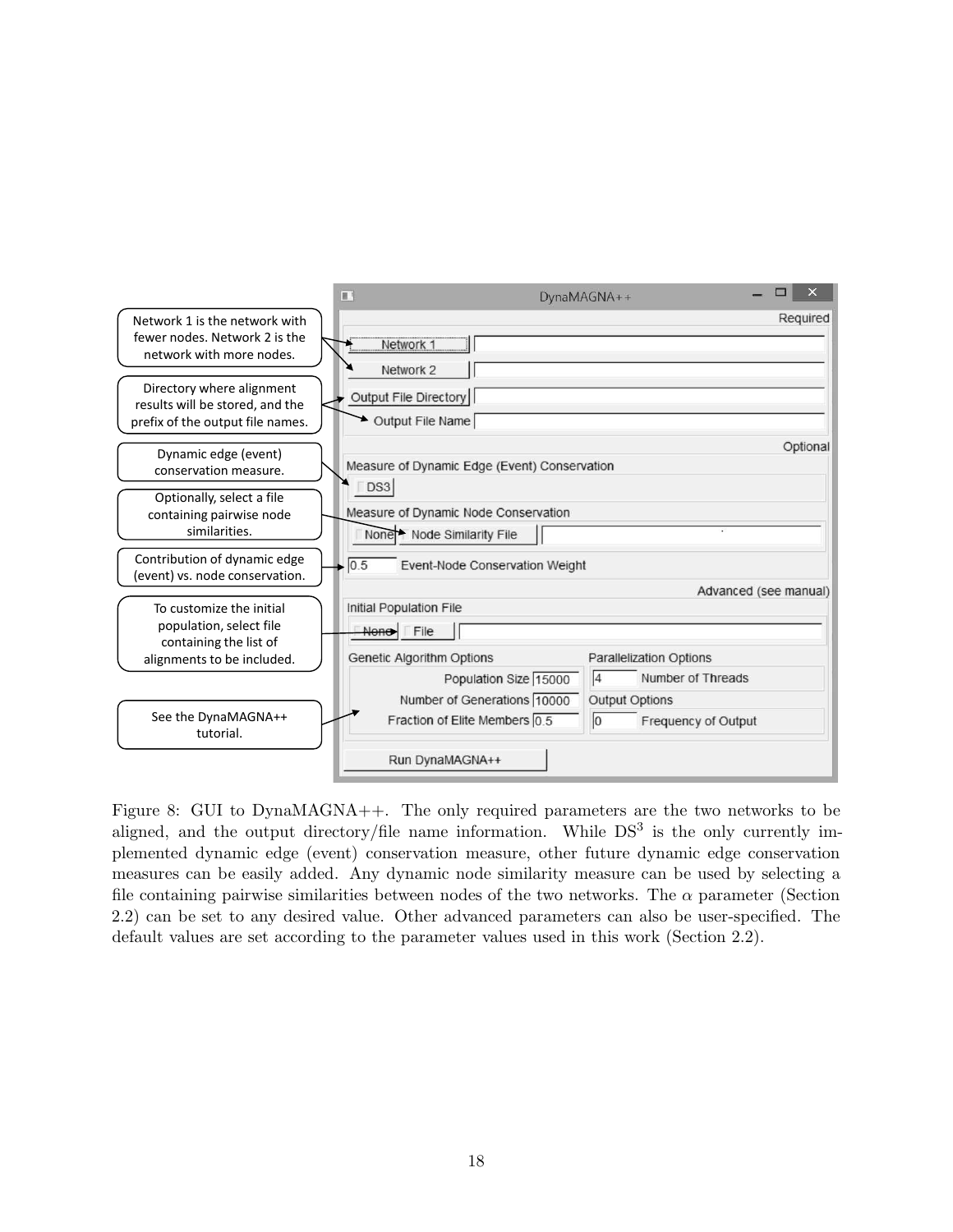et al., [2015\)](#page-18-17).

We demonstrate applicability of DynaMAGNA++ and dynamic NA in general in multiple domains: biological networks (ecological networks and PINs) and social networks. Given the impact that static NA has had in computational biology, as more PIN and other molecular dynamic network data are becoming available, dynamic NA and thus our study will continue to gain importance. The same holds for other domains in which increasing amounts of real-world dynamic network data are being collected. So, we have just scratched the tip of the iceberg called dynamic NA.

Funding: This work was supported by the National Science Foundation (NSF) [CCF-1319469] and the Air Force Office of Scientific Research (AFOSR) [YIP FA9550-16-1-0147].

### References

- <span id="page-18-3"></span>Bayati, M., Gerritsen, M., Gleich, D., Saberi, A., and Wang, Y. (2013). Message-passing algorithms for sparse network alignment. ACM Trans. Knowl. Discov. Data, 7(1), 3:1–3:31.
- <span id="page-18-0"></span>Boccaletti, S., Latora, V., Moreno, Y., Chavez, M., and Hwang, D.-U. (2006). Complex networks: structure and dynamics. Phys. Rep.,  $424(4-5)$ ,  $175 - 308$ .
- <span id="page-18-17"></span>Crawford, J., Sun, Y., and Milenković, T. (2015). Fair evaluation of global network aligners. Algorithms for Molecular Biology, 10(19).
- <span id="page-18-2"></span>Duchenne, O., Bach, F., Kweon, I.-S., and Ponce, J. (2011). A tensor-based algorithm for high-order graph matching. Pattern Analysis and Machine Intelligence, IEEE Transactions on, 33(12), 2383–2395.
- <span id="page-18-6"></span>Elmsallati, A., Clark, C., and Kalita, J. (2016). Global alignment of protein-protein interaction networks: A survey. IEEE/ACM Trans. on Computational Biology and Bioinformormatics, 13(4), 689–705.
- <span id="page-18-1"></span>Emmert-Streib, F., Dehmer, M., and Shi, Y. (2016). Fifty years of graph matching, network alignment and network comparison. Info. Sciences, 346(C), 180–197.
- <span id="page-18-4"></span>Faisal, F., Zhao, H., and Milenković, T. (2015a). Global network alignment in the context of aging. IEEE/ACM Transactions on Computational Biology and Bioinformatics, 12(1), 40–52.
- <span id="page-18-5"></span>Faisal, F., Meng, L., Crawford, J., and Milenković, T. (2015b). The post-genomic era of biological network alignment. EURASIP Journal on Bioinformatics and Systems Biology, 2015(1), 1–19.
- <span id="page-18-7"></span>Guzzi, P. H. and Milenković, T. (2017). Survey of local and global biological network alignment: the need to reconcile the two sides of the same coin. Briefings in Bioinformatics, doi: 10.1093/bib/bbw132.
- <span id="page-18-14"></span>Hayes, W. and Mamano, N. (2016). SANA: Simulated annealing network alignment applied to biological networks.  $arXiv$ , arXiv:1607.02642 [q-bio.MN].
- <span id="page-18-11"></span>Holme, P. (2015). Modern temporal network theory: a colloquium. The European Physical Journal B, 88(9), 1–30.
- <span id="page-18-16"></span>Hulovatyy, Y., Solava, R. W., and Milenković, T. (2014). Revealing missing parts of the interactome via link prediction. PLOS ONE, 9(3), e90073.
- <span id="page-18-15"></span>Hulovatyy, Y., Chen, H., and Milenković, T. (2015). Exploring the structure and function of temporal networks with dynamic graphlets. Bioinformatics, 31(12), 171–180.
- <span id="page-18-12"></span>Ibragimov, R., Malek, M., and Baumbach, J. (2013). GEDEVO: An evolutionary graph edit distance algorithm for biological network alignment. In GCB, pages 68–79.
- <span id="page-18-9"></span>Kuchaiev, O. and Pržulj, N. (2011). Integrative network alignment reveals large regions of global network similarity in yeast and human.  $Bioinformatics, 27(10), 1390-1396.$
- <span id="page-18-8"></span>Kuchaiev, O., Milenković, T., Memišević, V., Hayes, W., and Pržulj, N. (2010). Topological network alignment uncovers biological function and phylogeny. Journal of The Royal Society Interface, 7(50), 1341–1354.

<span id="page-18-13"></span>Malod-Dognin, N. and Pržulj, N. (2015). L-GRAAL: Lagrangian graphlet-based network aligner. Bioinformatics,  $31(13)$ , 2182-2189.

<span id="page-18-10"></span>Meng, L., Crawford, J., Striegel, A., and Milenković, T. (2016a). IGLOO: Integrating global and local biological network alignment. In Proc. of Workshop on Mining and Learning with Graphs (MLG) at the Conference on Knowledge Discovery and Data Mining  $(KDD)$ .